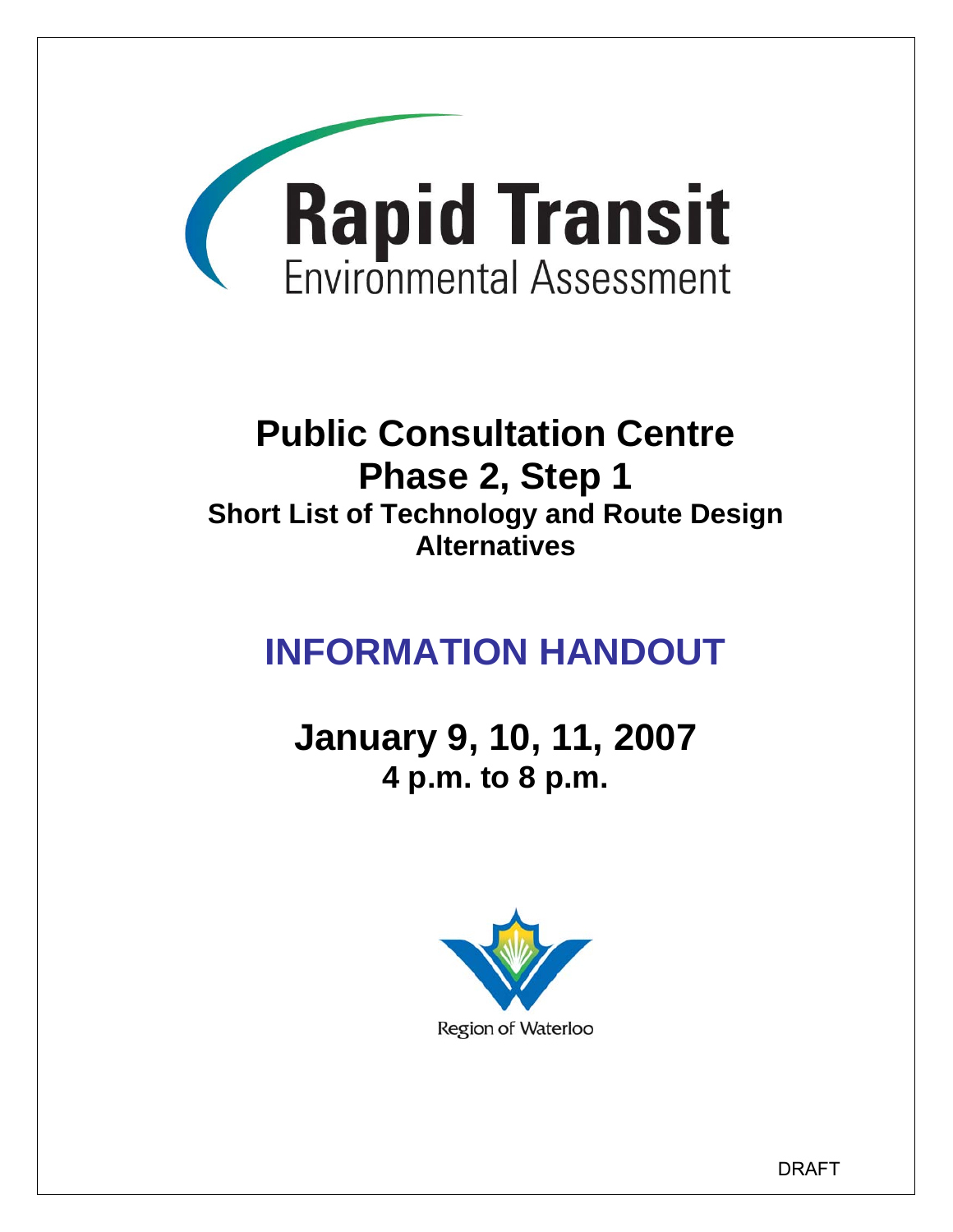

### **Table of Contents**

**This Information Handout contains the following information:** 

### **EXECUTIVE SUMMARY (Page 3)**

### **BACKGROUND**

- **1. Background information about the Region of Waterloo's goals and objectives concerning future growth and development in our community (Page 4)**
- **2. The purpose of the Public Consultation Centre (Pages 4-5)**
- **3. A brief description of the Region's Rapid Transit Initiative (Page 5)**
- **4. A description of the Environmental Assessment (EA) process and details about Phase 2 of the Region's EA (Pages 5-7)**

### **PROCESS**

**5. A description of the Phase 2, Step 1 evaluation process and how public input was used to design the process (Pages 7-10)**

### **RESULTS**

- **6. A summary of the Phase 2, Step 1 evaluation results and the recommended short list of technologies (Page 11)**
- **7. Next Steps (Page 12)**

### **Appendices:**

 **Appendix A: Characteristics of Rapid Transit Technologies Appendix B: Rapid Transit Route Design Evaluation Summary Appendix C: Rapid Transit Technologies Evaluation Summary Appendix D: Rapid Transit Technology Evaluations – Summary of Each Technology** 

**The** *Public Input Guide* **is also available as a separate attachment to provide the Region with your feedback.**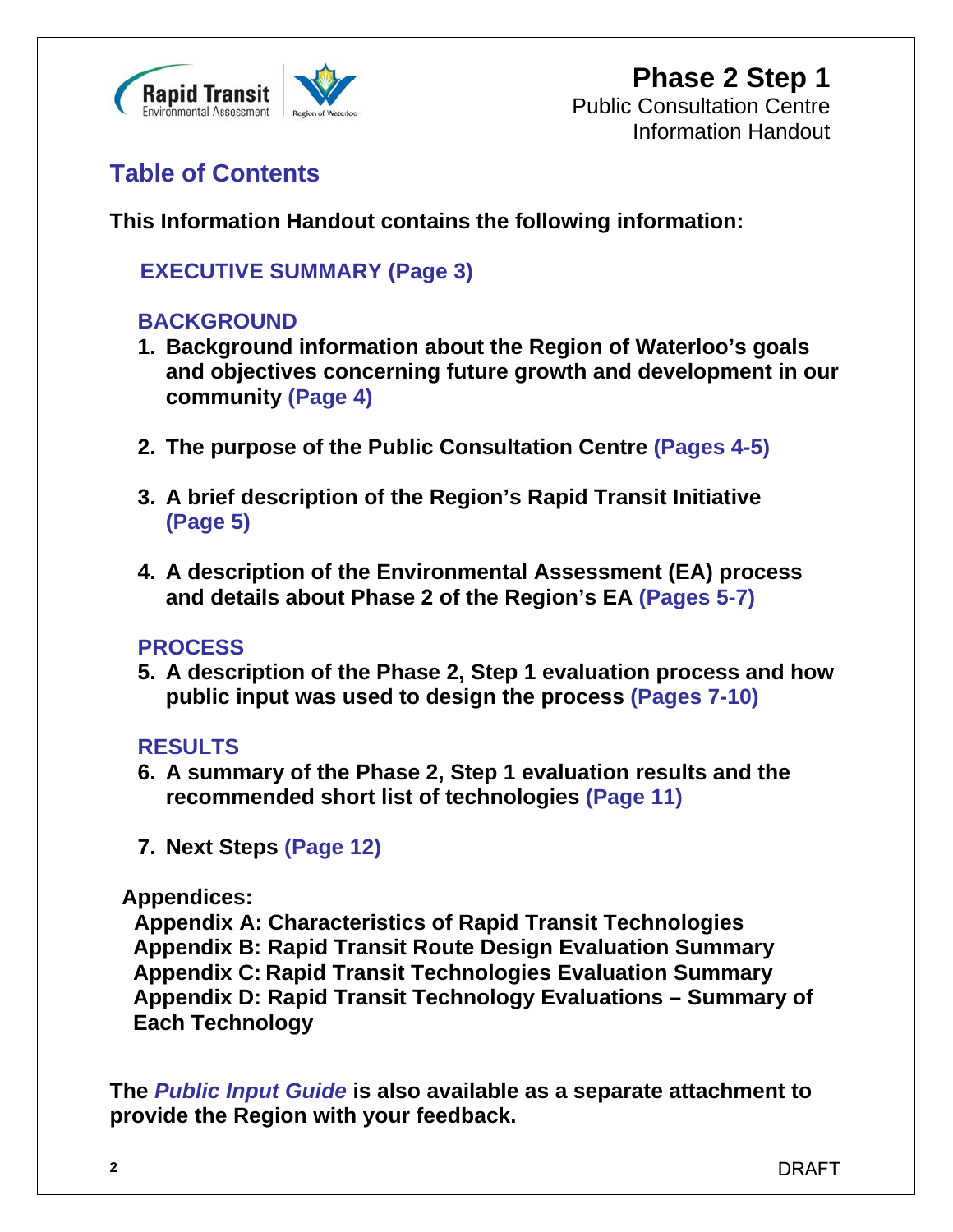

## **Executive Summary – Short List of Technology and Route Design Alternatives**

Waterloo Region continues to be one of the fastest growing communities in Canada with expected population growth from 500,000 to 729,000 over the next 25 years. The Region is planning now for the challenges and opportunities associated with rapid employment and population growth. Both the Regional Growth Management Strategy and the Province's Growth Plan for the Greater Golden Horseshoe identify rapid transit as a key element to help manage future growth and associated transportation needs.

The Region of Waterloo is currently carrying out an Individual Environmental Assessment for the development of a rapid transit system. Phase 1 determined that the Rapid Transit Initiative is the preferred transportation strategy for Waterloo Region.

Phase 2 brings us to the evaluation and short-listing of 10 technologies and their associated route designs. Using criteria developed for the Terms of Reference and approved by the Minister of the Environment (see Page 8), and using public input from a workshop held on Sept. 21, 2006, the Region developed more detailed measures to help evaluate the technology and route design alternatives (see Page 9 and 10).

The Project Team is preparing to recommend that Bus Rapid Transit and Light Rail Transit technologies operating on a Mix of On/Off Road route designs form the short list for future evaluation and for developing route and station locations. The Mix of On/Off Road route design would allow rapid transit to operate at road level either in dedicated on-road conditions, or dedicated off-road conditions along the entire route length. These route design/technology alternatives were selected because:

- They support the Region's redevelopment and intensification objectives
- They optimize the use of existing off-road routes and serve major destinations using on-road routes
- They are compatible with existing and planned built neighbourhoods

The selected technology and route design alternatives work together to provide the best fit for a rapid transit system in Waterloo Region. They represent systems that have been developed and have flourished in cities across North America and Europe. These systems have the potential to encourage a more compact urban form, complement pedestrian-friendly urban design, support street-level development around stations, reduce the growth of traffic congestion and associated air quality concerns and bring many other benefits to our community.

Other technology and route design alternatives were evaluated but failed one or more of the three evaluation criteria and therefore are not expected to be able to meet the future needs of our community or the objectives of the Regional Growth Management Strategy and the Province's Growth Plan for the Greater Golden Horseshoe.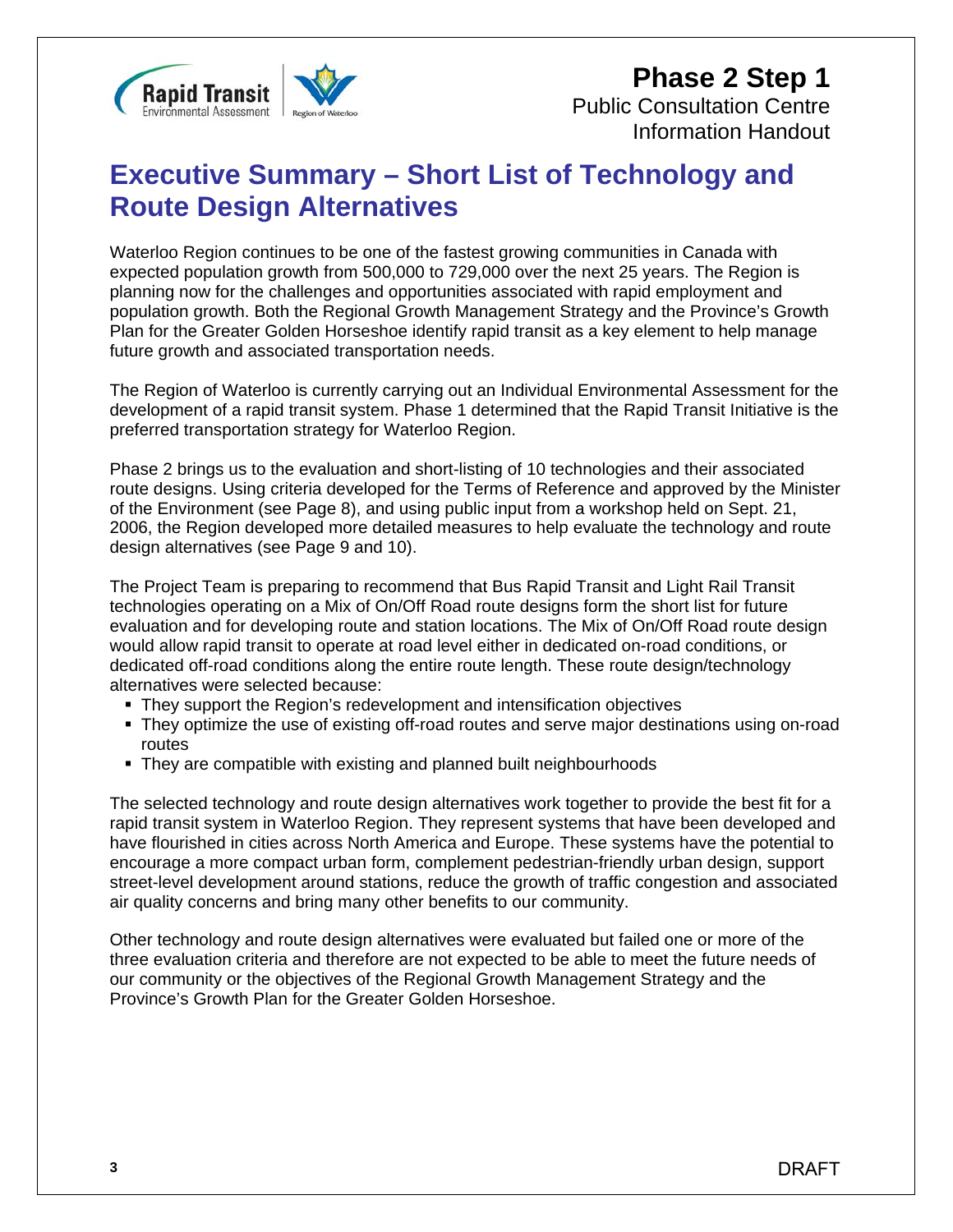

## **1. Background**

Waterloo Region is one of the fastest growing communities in Canada. With a population of 500,000, and expected growth to 729,000 within the next 25 years, the Region is planning now for the challenges and opportunities associated with rapid population and employment growth.

In 2003, Region of Waterloo Council unanimously adopted the Regional Growth Management Strategy (RGMS), a long-term strategic framework that identifies where, when and how future residential and employment growth will be accommodated. The RGMS sets out strong and innovative goals for managing growth in urban areas and townships of the Region. It also identifies rapid transit as a key element that will help shape the future of the community.

Rapid transit is also a significant part of the Province's Growth Plan for the Greater Golden Horseshoe. The Plan designates the Cities of Cambridge, Kitchener and Waterloo as Urban Growth Centres (UGCs), where much of the anticipated future population and employment growth will be directed. It also calls for the development of a rapid transit system to connect the UGCs to the larger provincial transportation network.

Building and widening roads alone is not a practical or affordable solution to meet the anticipated demands on our transportation systems. A rapid transit service linking Cambridge, Kitchener and Waterloo with enhanced conventional transit services (Grand River Transit) throughout the Region will benefit the entire community.

By providing greater transportation choice and attracting more riders, rapid transit will help address existing congestion and aid in preventing even greater levels of congestion in the future. In addition, rapid transit will help focus residential and commercial development along its route and around rapid transit stations. This will help the Region achieve Provincial and Regional targets for increased reurbanization and the protection of agricultural and sensitive environmental areas against urban population and expansion pressure.

## **2. Purpose of this Public Consultation Centre**

- **1. Provide information to the community about the Phase 2 evaluation process, and how public input was used to develop the process; and**
- **2. Get public input on the results of the evaluation the short list of route design and technology alternatives that are being recommended for more in-depth evaluation.**

The Region of Waterloo is carrying out an Individual Environmental Assessment (EA) for the development of a rapid transit system in the Region's Central Transit Corridor (see Exhibit 1) that extends from Cambridge through Kitchener to Waterloo.

In July 2006, Regional Council approved Phase 1 of the Environmental Assessment and selected the Rapid Transit Initiative as the preferred transportation strategy for Waterloo Region. The Region is now moving forward with Phase 2 to select the rapid transit technology, route and station locations.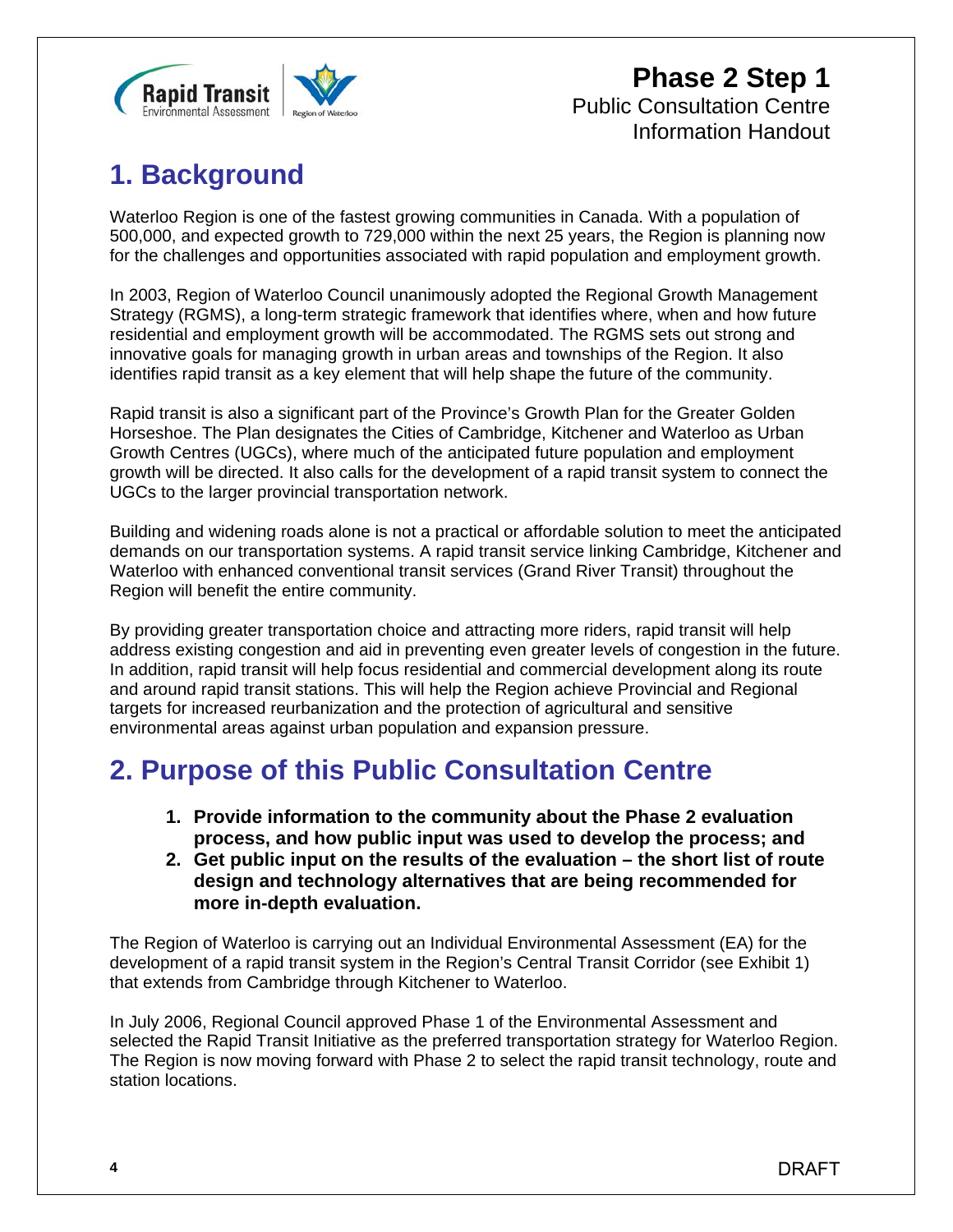

# **Phase 2 Step 1**

### Public Consultation Centre Information Handout

Public input is an essential and ongoing component of the Rapid Transit Environmental Assessment. Phase 2 began with a Public Information Session and Workshop on Sept. 21, 2006

to discuss potential rapid transit destinations, routes and station locations, as well as those characteristics of rapid transit the public feels are most important.

Public input received to date has been used to help develop the evaluation measures for the 10 rapid transit technologies and four route designs under consideration, to determine which should move forward in the Environmental Assessment process for additional study.

Public input, along with the approved evaluation criteria from the Environmental Assessment's Terms of Reference, will be used to recommend to Regional Council those technology and route design alternatives that will

#### **Exhibit 1: EA Study Area – Central Transit Corridor**



be studied further. The purpose of this step in the Phase 2 evaluation is to ensure the shortlisted route design and technology alternatives are appropriate for our community and can be reasonably accommodated within the physical and environmental landscape created by roadways, rivers, bridges, and urban development.

## **3. What is the Rapid Transit Initiative?**

The Region of Waterloo is proposing to develop a rapid transit system within the Central Transit Corridor (the EA Study Area shown in Exhibit 1) identified in the Regional Growth Management Strategy. The EA is part of a larger Rapid Transit Initiative that will also include improvements to the Region's conventional transit system (Grand River Transit) and improvements to our overall transportation networks.

### **Definition of Rapid Transit**:

Rapid transit is defined as a public transportation system operating for its entire length primarily on a dedicated right-of-way or transit lane. The definition includes systems operating at road level, and systems operating on elevated or underground facilities. Rapid transit involves new forms of transit service designed to improve travel time, reliability, passenger comfort and convenience in order to be more competitive with car travel.

## **4. What is an Individual Environmental Assessment?**

An Individual Environmental Assessment is a process used in Ontario to determine the potential impacts a project may have on the social, economic, cultural and natural environment so that the best possible decisions can be made for such projects. In July 2005, the Ontario Minister of the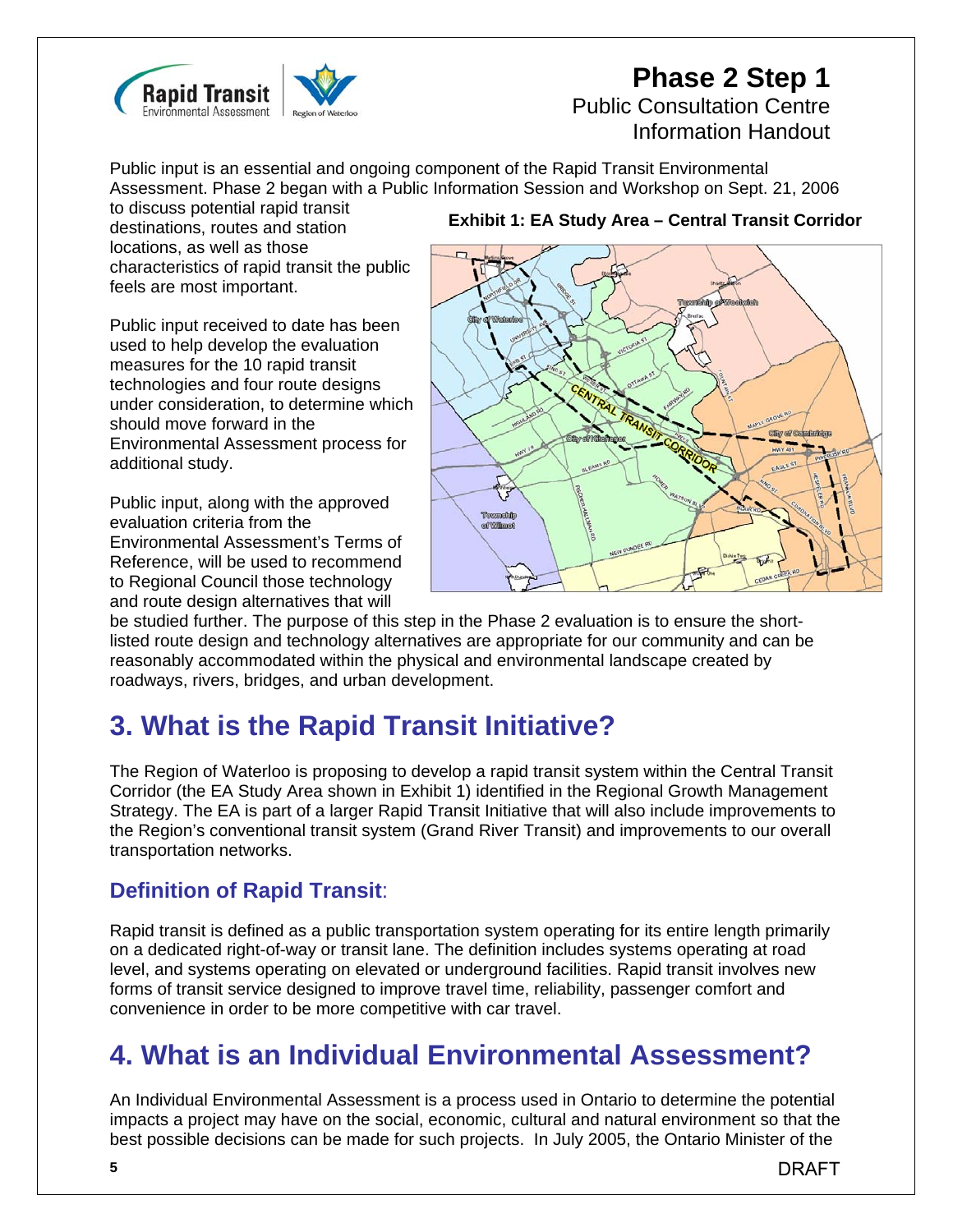

### **Phase 2 Step 1** Public Consultation Centre Information Handout

Environment approved the Terms of Reference for this Rapid Transit Environmental Assessment. The Terms of Reference provide the Region with binding approval on what must be addressed in its Environmental Assessment. This project is being carried out in accordance with the *Ontario Environmental Assessment Act* and will be coordinated within the requirements of the *Canadian Environmental Assessment Act*.

To view a copy of the Terms of Reference, please visit the Region's website at www.region.waterloo.on.ca/transitea.

The Region of Waterloo Rapid Transit Environmental Assessment is a three-phase process that will help Regional Council and the community select the rapid transit technology, routes and station locations that will help meet the Region's future transportation needs while shaping the future of our community.

**Phase 1: The evaluation and selection of a preferred transportation system strategy (The Rapid Transit Initiative was selected as the Preferred Transportation Strategy at the July 12, 2006 Regional Council meeting)** 

**Phase 2: Evaluation of alternative route designs and technologies and the identification of a preferred rapid transit system including station and route locations** 

**Phase 3: Preliminary design of the recommended rapid transit system (technology, route design and station locations)** 



DRAFT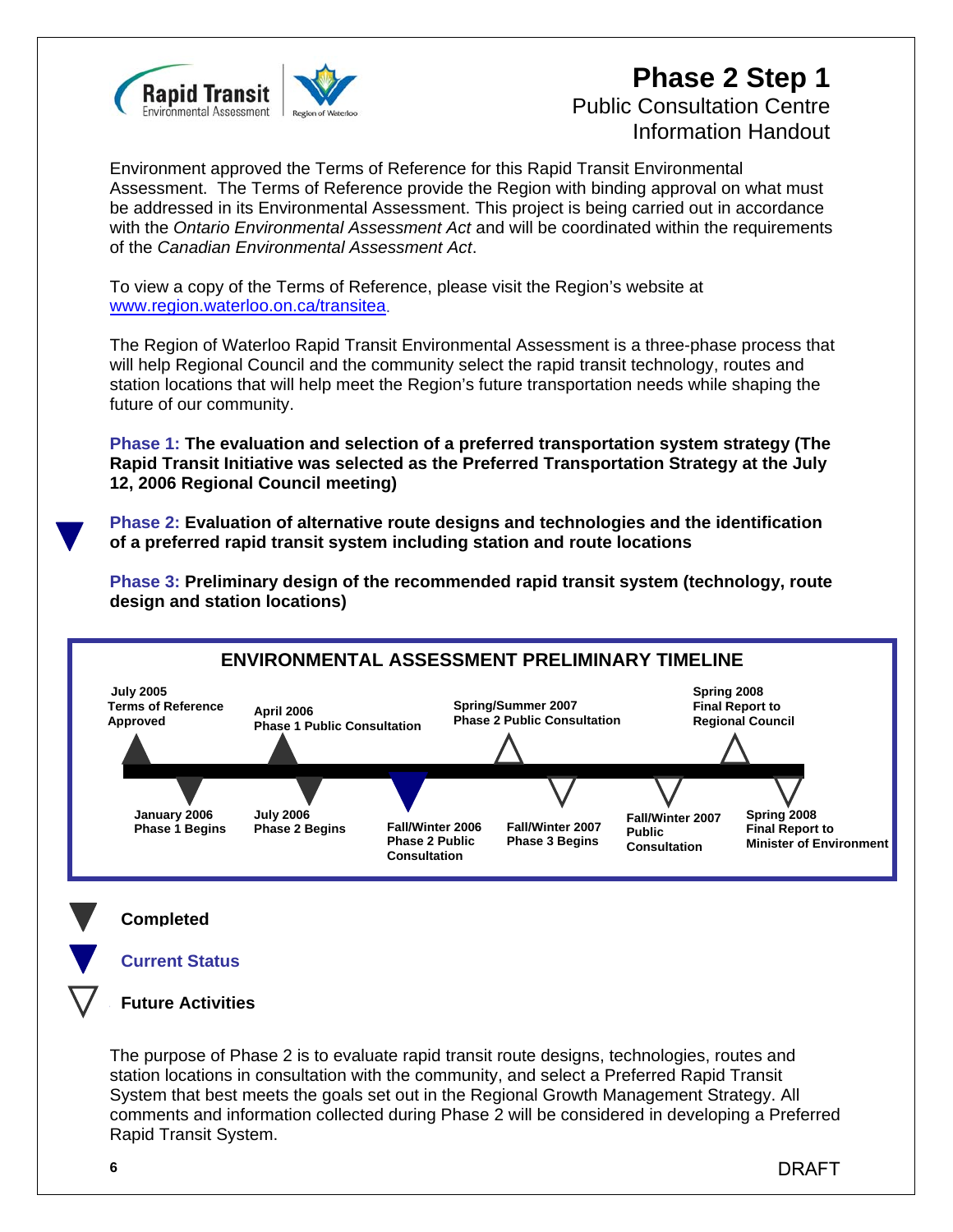

### **Phase 2 Step 1** Public Consultation Centre Information Handout

Phase 2 will be completed in three steps with public consultation throughout each step and consideration by Regional Council at the conclusion of each step:



#### **PHASE 2, STEP 1: SCREENING OF ALTERNATIVE TECHNOLOGIES AND ROUTE DESIGNS**

The Region has identified a wide range of route designs and associated rapid transit technologies to be evaluated. Two route design and technology alternatives are recommended to be short-listed using the evaluation criteria approved in the Terms of Reference and evaluation measures based on public input. Those technologies and route designs that did not make the short list will be eliminated from further consideration. The short list is now being brought to the community for input and Regional Council for consideration before proceeding to Phase 2, Step 2.

#### **PHASE 2, STEP 2: EVALUATION AND RANKING OF REASONABLE TECHNOLOGIES***,* **ROUTE AND STATION LOCATIONS**

For the purposes of the Environmental Assessment, the Central Transit Corridor has been designated as the Study Area (Please see **Exhibit 1**). During Step 2, the shortlisted route design and technologies will be used to develop and rank specific station and route locations within each of the seven sections of the study area.

#### **PHASE 2, STEP 3: EVALUATION OF RAPID TRANSIT SYSTEM ALTERNATIVES AND SELECTION OF PREFERRED SYSTEM**

The results of Step 2 will be a series of rankings for each technology, route and station alternatives within each of the seven sections of the Study Area. The purpose of Step 3 is to identify the combinations of these alternatives that could create a reasonable Rapid Transit System, and evaluate these combinations to identify a Preferred Rapid Transit System for the entire Central Transit Corridor.

## **5. The Evaluation Process**

This phase of the EA (Phase 2, Step 1) includes the screening of rapid transit route design and technology alternatives to determine which are appropriate for implementation in Waterloo Region. The Terms of Reference groups 10 rapid transit technologies under four different route designs for evaluation during the Environmental Assessment.

### **What are the Route Designs and Technologies?**

The term "route design" refers to the physical characteristics of the transit route within the urban environment, i.e. tunnels, at-grade, elevated guideways, etc., associated with a rapid transit technology. The route design choice influences the degree of interaction between the rapid transit system, other traffic and pedestrians, and the surrounding land uses. The route design is an important consideration in the selection of a rapid transit system because the physical characteristics will have a significant impact on its ability to meet urban design, intensification and reurbanization objectives.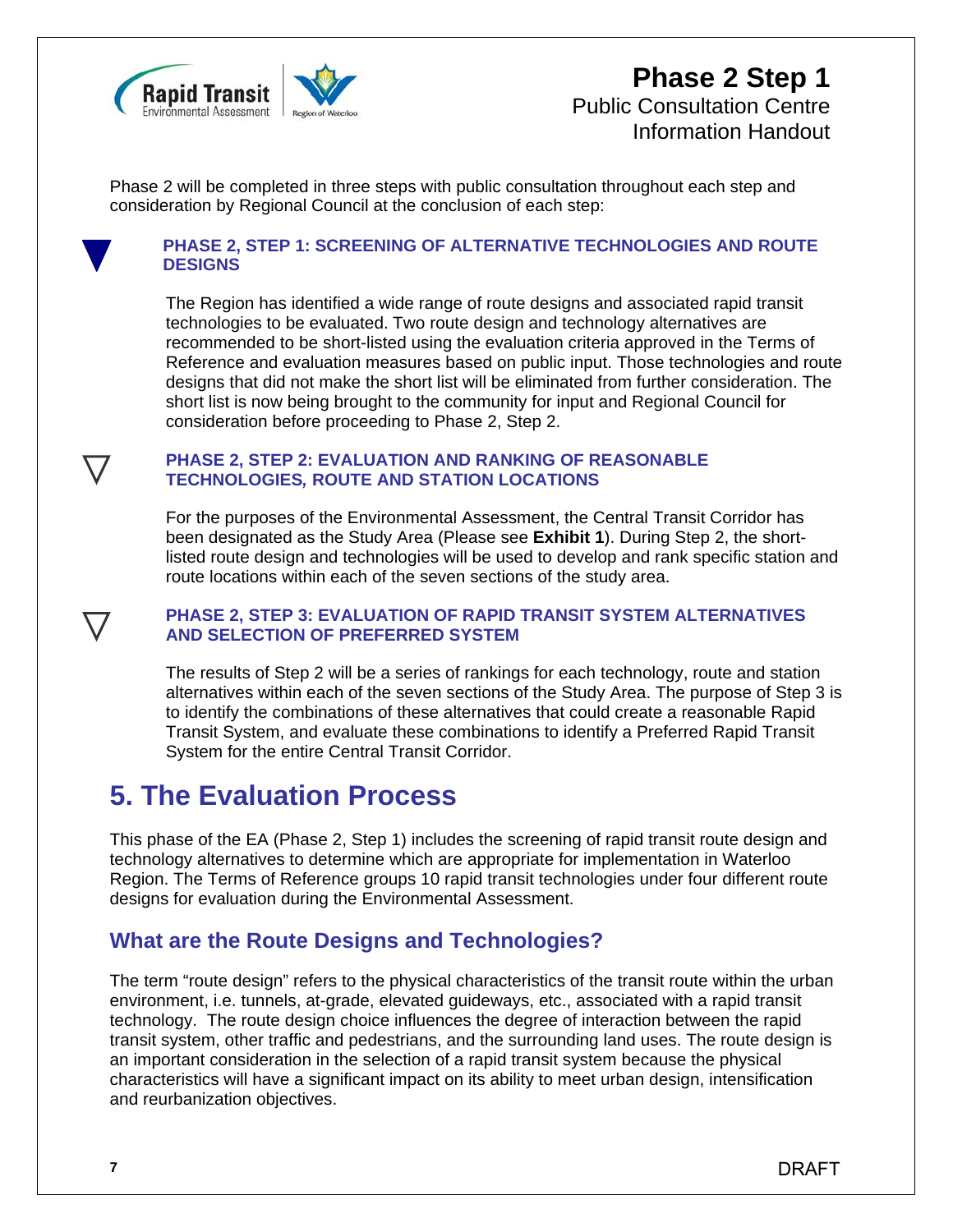

There are four different route designs in which rapid transit technologies can operate:

**Dedicated On-Road** – Rapid transit operates at road level within the road right-of-way in dedicated lanes along the entire route length.

**Dedicated Off-Road** – Rapid transit operates at road level within a dedicated right-of-way that is separate from the road network along the entire route length.

**Mix of On/Off Road** – Rapid transit operates at road level using both on-road and off-road route designs.

**Grade-Separated** – Rapid transit operates within a dedicated right-of-way either above or below ground level.

Each type of rapid transit technology and route design has characteristics that make it suitable for different communities and transportation needs. These characteristics, summarized in **Appendix A,** vary according to the type of route design, equipment, and technology that are chosen.

Typical capital and operating cost ranges for the technologies are also included for comparison purposes. These costs will vary based on factors such as route designs and locations, route lengths, system capacity and station locations. More detailed cost estimates will be provided for those rapid transit technologies that are short-listed and carried forward to Phase 2, Step 2 of the Environmental Assessment process.

### **How was Public Input used in the Phase 2, Step 1 Evaluation Process?**

The Rapid Transit Environmental Assessment Terms of Reference, approved by the Minister of the Environment, defines three evaluation criteria. These are mandatory requirements that are considered crucial for the successful implementation of a rapid transit system in Waterloo Region. The criteria can summarized as follows:

- **Regional Growth Management Strategy (RGMS) Reurbanization Objectives**: Is the route design consistent with municipal urban design, intensification and reurbanization objectives?
- **Service Quality:** Are there proven applications of the technology in comparable settings?
- **Threshold Capacity:** Is the capacity of the technology appropriate for the expected demand?

Phase 2, Step 1 began Sept. 21, 2006 with a Public Information Session and Workshop that brought together 140 community members from across the Region. Working in small groups, participants talked about which destinations in the Region they thought should be served by rapid transit as well as possible rapid transit routes and station locations. They also discussed the characteristics of a rapid transit system that were most important to them.

Using the input from the community about which characteristics of a rapid transit system are most important to them, the Region's consultants developed a set of evaluation measures to help answer the questions raised by the three evaluation criteria.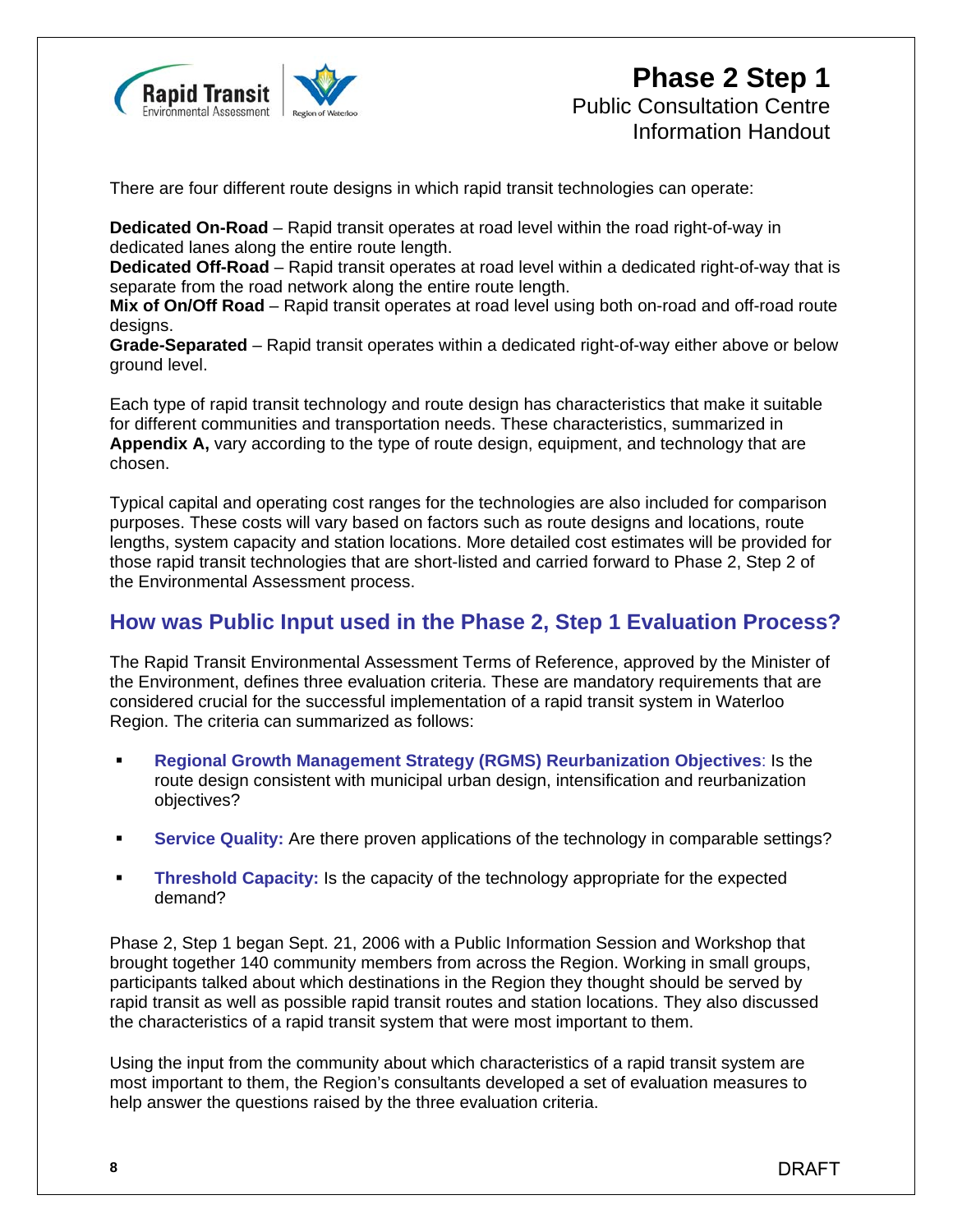

### **Phase 2 Step 1** Public Consultation Centre Information Handout

The table below illustrates how the public input was used to create evaluation measures for Phase 2, Step 1. A summary of the evaluation results is shown in **Appendix D**:

| <b>Evaluation</b><br><b>Criteria</b>                                                                                                                                                                                                         | <b>Public Input</b>                      | <b>Evaluation Measures</b>                                                                                                                                                                                                                                                                                                                                                              | <b>Description of</b><br><b>Considerations</b>                                                                                                                                                                                                                              |
|----------------------------------------------------------------------------------------------------------------------------------------------------------------------------------------------------------------------------------------------|------------------------------------------|-----------------------------------------------------------------------------------------------------------------------------------------------------------------------------------------------------------------------------------------------------------------------------------------------------------------------------------------------------------------------------------------|-----------------------------------------------------------------------------------------------------------------------------------------------------------------------------------------------------------------------------------------------------------------------------|
| <b>Regional Growth</b><br><b>Management Strategy</b><br>(RGMS)<br>Reurbanization<br><b>Objectives</b><br>Is the route design<br>consistent with<br>municipal urban<br>design,                                                                | <b>System</b><br><b>Flexibility</b>      | Is the route design and technology<br>alternative adaptable to the<br>physical landscape and<br>environmental characteristics that<br>would be encountered within<br>Waterloo Region? Can it easily<br>accommodate future expansion of<br>the system to meet demand? Can it<br>be integrated with other urban<br>transit systems?                                                       | Fitting a new rapid transit system<br>$\blacksquare$<br>into an existing urban area may<br>require some adjustment to<br>existing conditions<br>Integration with local bus service<br>Route design influences the<br>ability of a rapid transit system to<br>readily expand |
| intensification and<br>reurbanization<br>objectives?<br>The rapid transit route<br>design and technology<br>alternative should                                                                                                               | <b>Environmental</b><br><b>Impacts</b>   | Is the route design and technology<br>alternative detrimental to the<br>natural and socio-economic<br>environments? Issues such as air<br>quality, noise and vibration and<br>visual intrusion are considered.                                                                                                                                                                          | Air quality, noise and vibration<br>are largely technology<br>dependent. The impacts may be<br>influenced by route design<br>Visual intrusion is impacted by<br>route design                                                                                                |
| support Provincial<br>growth plan and<br>Regional land use and<br>economic development<br>goals through fostering<br>intensification and<br>reurbanization in built<br>up areas and transit-<br>oriented development<br>near potential rapid | <b>Land Use</b><br><b>Compatibility</b>  | Is the route design and technology<br>alternative compatible with<br>established residential<br>neighbourhoods, commercial<br>districts and existing sensitive land<br>use like built heritage and cultural<br>landscape features? Can the route<br>design and technology influence<br>intensification and complement<br>planned mixed-use development<br>areas within the urban cores? | The compatibility of route<br>designs and technologies on<br>surrounding land uses may need<br>to be investigated on a case-by-<br>case basis to ascertain<br>compatibility<br>Technology, route design and<br>placement of stations may<br>influence development patterns  |
| transit stations.                                                                                                                                                                                                                            | <b>Operating</b><br><b>Constraints</b>   | Can the route design and<br>technology alternative be scaled to<br>physically fit within the urban<br>environment and areas designated<br>for intensification?                                                                                                                                                                                                                          | Route design has impacts on the<br>F<br>urban landscape and the degree<br>of fit with existing and planned<br>land uses especially in the cores                                                                                                                             |
|                                                                                                                                                                                                                                              | <b>Urban Design</b><br><b>Objectives</b> | Is the route design and technology<br>alternative consistent with<br>municipal urban design guidelines?                                                                                                                                                                                                                                                                                 | Unique urban design guidelines<br>٠<br>may be developed for various<br>communities<br>The RGMS envisions a vibrant,<br>street-level, pedestrian-oriented<br>urban design concept within the<br>central areas.                                                               |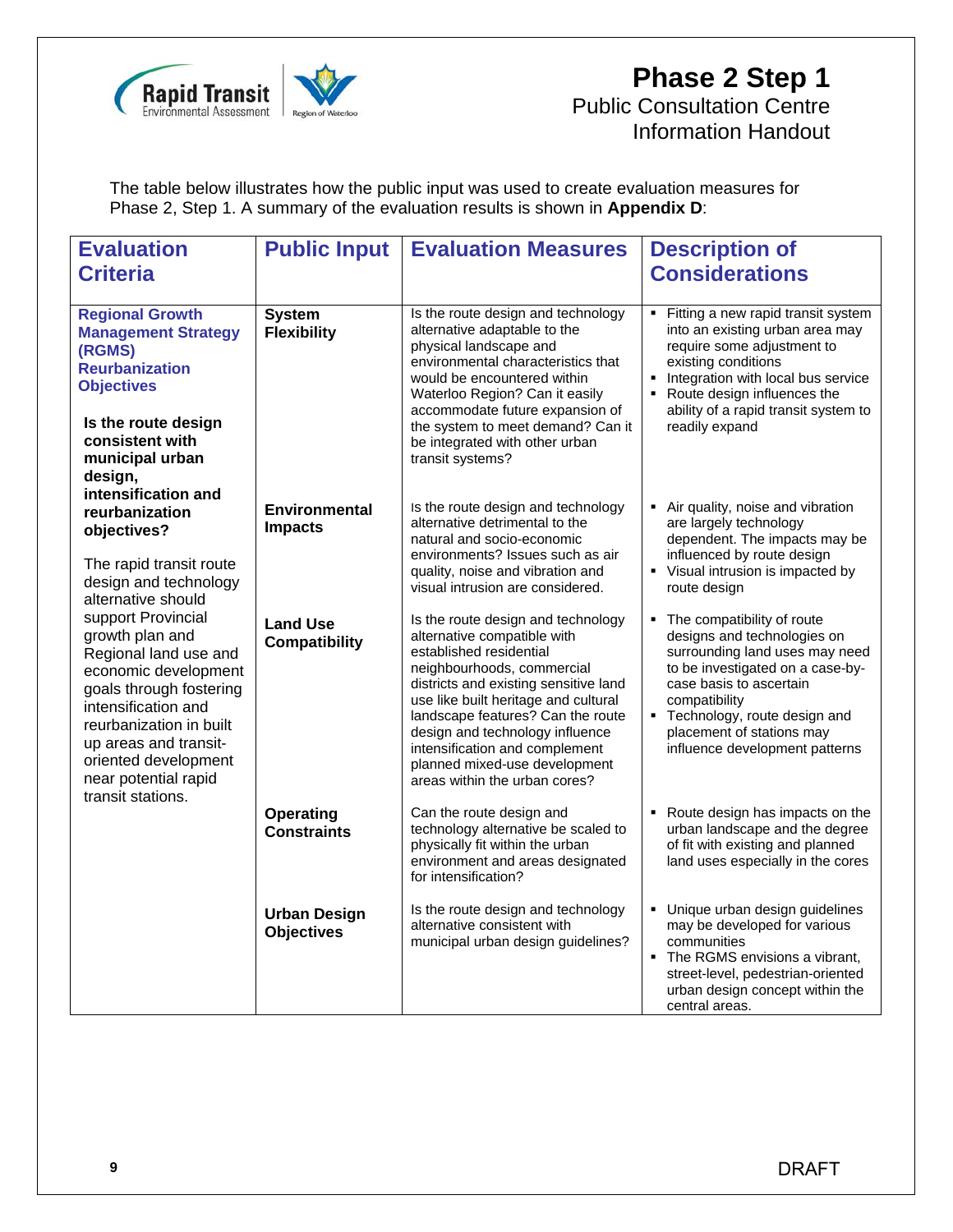

# **Phase 2 Step 1**

Public Consultation Centre Information Handout

| <b>Evaluation</b>                                                                                                                                  | <b>Public Input</b>                   | <b>Evaluation Measures</b>                                                                                                                                                                                                        | - Description of                                                                                                                                                                                                                  |
|----------------------------------------------------------------------------------------------------------------------------------------------------|---------------------------------------|-----------------------------------------------------------------------------------------------------------------------------------------------------------------------------------------------------------------------------------|-----------------------------------------------------------------------------------------------------------------------------------------------------------------------------------------------------------------------------------|
| <b>Criteria</b>                                                                                                                                    |                                       |                                                                                                                                                                                                                                   | <b>Considerations</b>                                                                                                                                                                                                             |
| <b>Service Quality</b><br>Are there proven<br>applications of the<br>method in comparable<br>settings?                                             | <b>System</b><br><b>Compatibility</b> | Can the route design and<br>technology alternative facilitate<br>integration of rapid transit services<br>with other public transport systems<br>and provide ease of transfer<br>between alternative urban modes?                 | System compatibility is<br>٠<br>influenced by technology, route<br>design and fixed facilities design                                                                                                                             |
| The route design and<br>technology alternative<br>should have<br>demonstrated success<br>in providing proven<br>reliable service in                | <b>System</b><br><b>Accessibility</b> | Is the route design and technology<br>alternative easily accessible for all<br>passengers including the disabled<br>in terms of proximity to stations,<br>station configuration (barrier free<br>access) and spacing of stations? | System accessibility is<br>٠<br>influenced by technology/fixed<br>facilities and freedom of<br>passenger movement around<br>stations                                                                                              |
| similar conditions,<br>including operations in<br>climates similar to<br>Ontario.                                                                  | <b>Service</b><br><b>Frequency</b>    | Is the route design and technology<br>alternative adaptable to<br>accommodate fluctuations in<br>demands to ensure fast, reliable<br>service?                                                                                     | Service frequency is influenced<br>by a combination of technology<br>and route design in attaining<br>reliable service                                                                                                            |
|                                                                                                                                                    | <b>User Experience</b>                | Will the route design and<br>technology alternative provide a<br>positive experience for patrons in<br>terms of ride quality, station<br>accessibility and ability to provide<br>improved customer service?                       | The ability to provide improved<br>customer service is influenced<br>by a combination of technology,<br>route design and fixed facility<br>design                                                                                 |
|                                                                                                                                                    | Safety and<br><b>Security</b>         | Are safety and security risks to<br>transit patrons and other modes<br>(including automobile traffic and<br>pedestrians) acceptable?                                                                                              | Safety and security is influenced<br>by the degree of separation of<br>technology and route design<br>from other modes and risks to<br>transit users                                                                              |
| <b>Threshold Capacity</b><br>Is the capacity of the<br>technology appropriate<br>for the expected transit                                          | Ridership/<br><b>Capacity</b>         | Is the technology capacity<br>appropriate relative to near and<br>longer term projected ridership<br>demands?                                                                                                                     | Capacity is influenced by a<br>combination of technology and<br>route design                                                                                                                                                      |
| demand?<br>The technology should be<br>of sufficient capacity to<br>accommodate the<br>forecast ridership demand<br>in a cost-effective<br>manner. | <b>Speed</b>                          | Does the frequency of the vehicles<br>and acceleration/operating speeds<br>between stations support ridership<br>forecast and station spacing?                                                                                    | Acceleration, operating speed<br>and station spacing are<br>influenced by the combined<br>properties of technology and<br>route design. Route designs that<br>are separate from roadways<br>support increased operating<br>speeds |
|                                                                                                                                                    | Cost-<br>effectiveness                | Are the capital, operating and<br>maintenance expenditures costs of<br>the order of magnitude relative to<br>industry benchmarks?                                                                                                 | Capital, operating and<br>maintenance costs are<br>determined by route design and<br>technology                                                                                                                                   |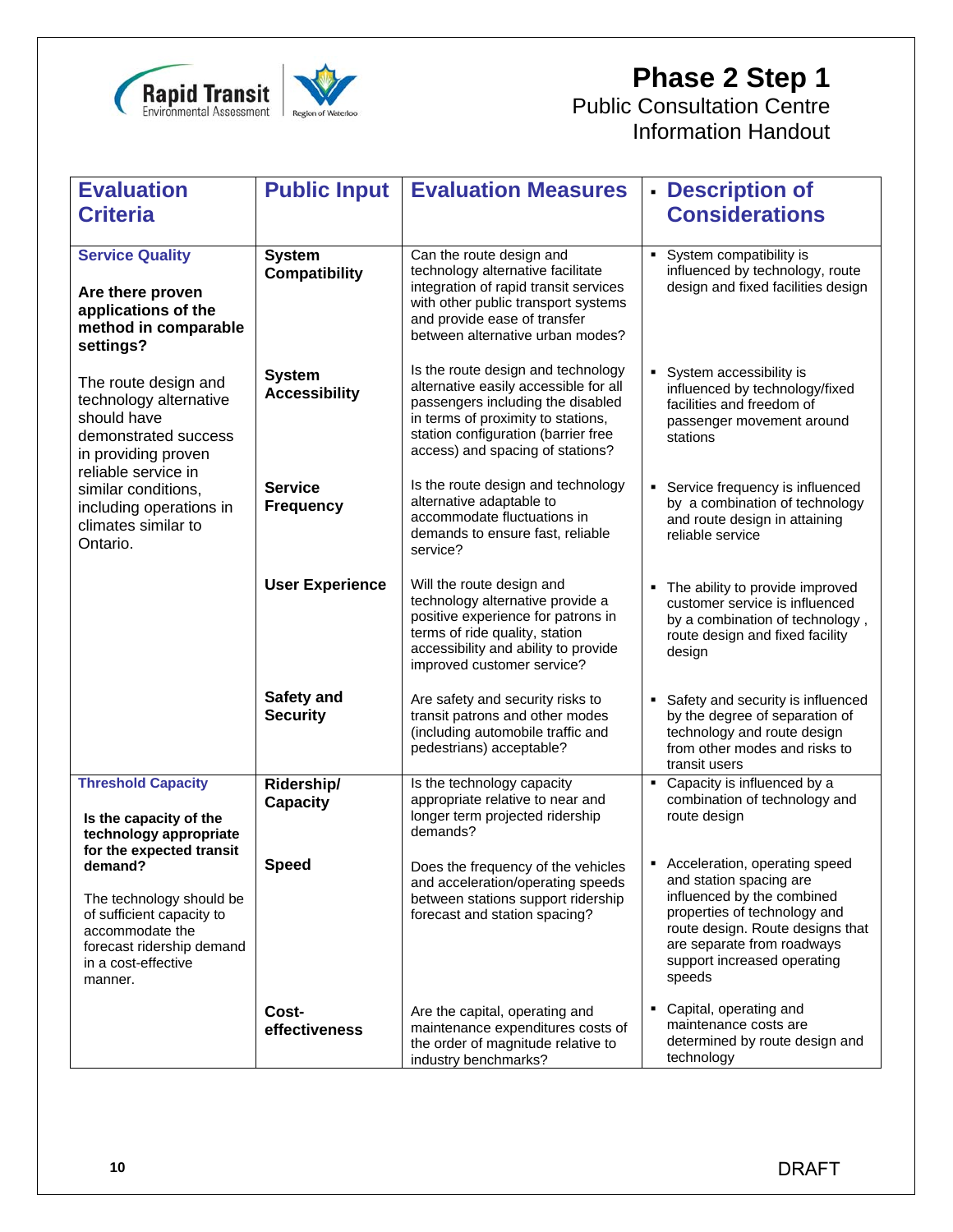

### **Phase 2 Step 1** Public Consultation Centre Information Handout

## **6. Evaluation Results for Technology and Route Design Alternatives**

Each route design and technology alternative was evaluated against the three evaluation criteria and the 13 measures developed to help with the assessment of each criterion. For the assessment of each technology, inherently linked to a specific route design(s), failure in one measure means that the technology cannot fully meet the criterion and therefore fails that criterion. Failure in one criterion resulted in a "FAIL" for the technology and elimination from further consideration as it is not expected to be able to meet the future needs of our community. Route designs were assessed using a "preferred" rating based on how well they responded to each measure.

#### **ROUTE DESIGN EVALUATION RESULTS:**

**Appendix B** summarizes the evaluation of the route designs. The **Mix of On/Off Road** option was the only route design to receive a PREFERRED rating for all 13 measures. The following is a summary of the reasons why it is the preferred route design:

- It supports redevelopment and intensification objectives
- It optimizes use of existing off-road routes and on-road routes to serve major destinations
- It is compatible with existing and planned built neighbourhoods
- It provides the opportunity to reduce rapid transit infrastructure cost by using existing corridors

#### **TECHNOLOGY EVALUATION RESULTS:**

**Appendix C** summarizes the evaluation of the technologies. **Bus Rapid Transit (BRT)** and **Light Rail Transit (LRT)** were the only technologies to receive PASS ratings for all three criteria. The advantages of these technologies are outlined in **Exhibit 2**. More detailed evaluation summaries are provided for each of the 10 technologies in **Appendix D**.

#### **CONCLUSION:**

#### **The Project Team is preparing to recommend that Bus Rapid Transit and Light Rail Transit operating on a Mix of On/Off Road route design form the short list.**

The selected technology and route design alternatives work together to provide the best fit for a rapid transit system in Waterloo Region. They represent systems that have been developed and have flourished in cities across North America and Europe. These systems have the potential to encourage a more compact urban form, complement pedestrian-friendly urban design, support street-level development around stations, reduce the growth of traffic congestion and associated air quality concerns and bring many other benefits to our community.

There are many different types of BRT and LRT technologies, and the two short-listed rapid transit technology and route design alternatives offer a wide variety of options in the development of an integrated transit system for Waterloo Region. An important goal of the Rapid Transit Environmental Assessment is to choose the appropriate technology and rapid transit station and route locations that will help encourage intensification and transit oriented development, develop and attract new ridership, and improve mobility and regional connectivity.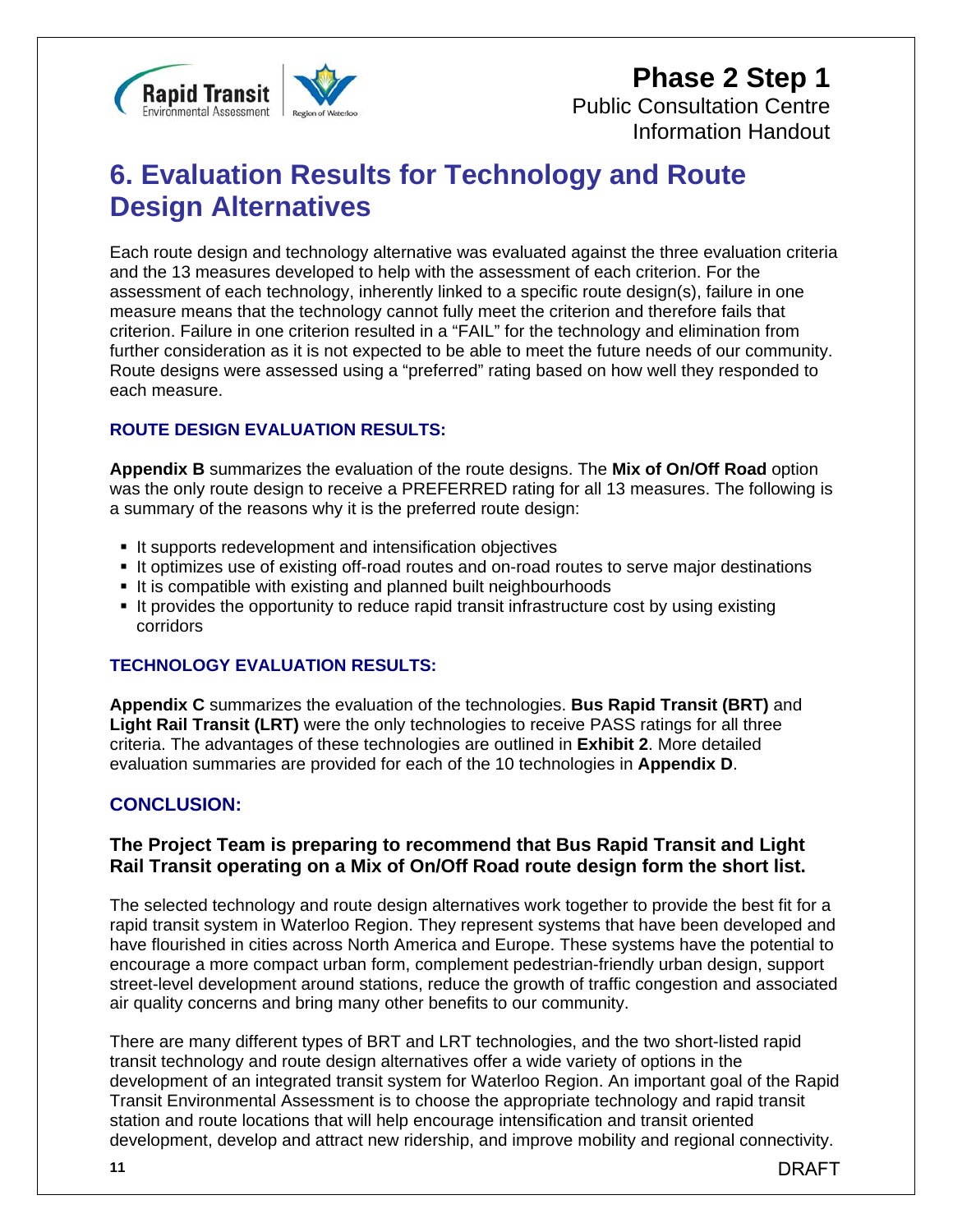

**Phase 2 Step 1** Public Consultation Centre Information Handout

# **7. Next Steps**

Once the Public Consultation Centres for Phase 2, Step 1 have been completed, and public input has been considered, the Region's Project Team will recommend a short list of technologies to the Region's Planning and Works Committee and Council for consideration. Following this, the technology and route design alternatives on the short list will move forward to Phase 2, Step 2 for more in-depth evaluation and additional public consultation.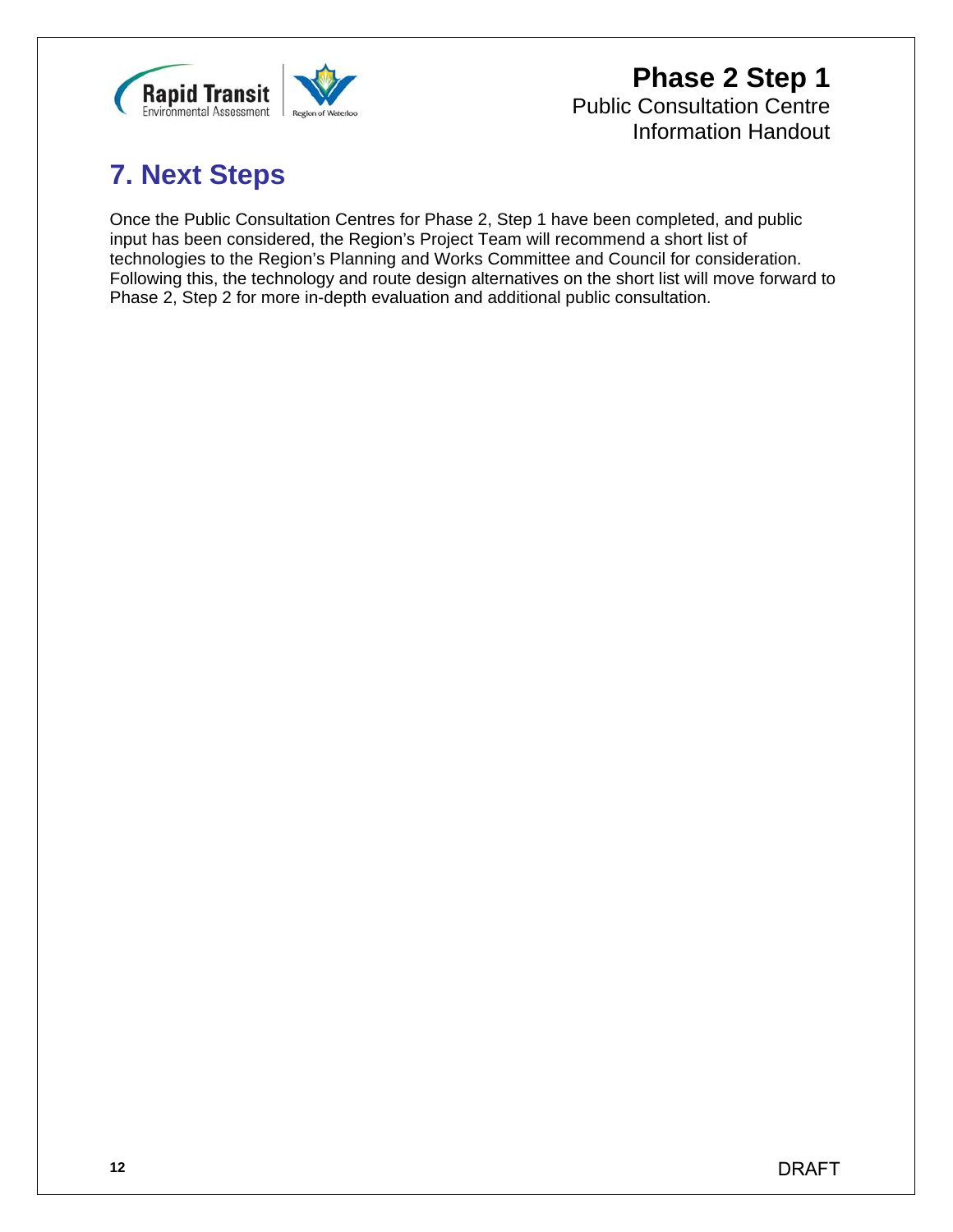



Public Consultation Centre Information Handout

### **Exhibit 2:**

#### **Bus Rapid Transit (BRT)**



- **Technology is adaptable to a range of** operations (e.g. on-street or separate rightof-way)
- Can be expanded and integrated with existing and planned alternative modes of transportation such as feeder bus systems, park and ride and pedestrian walkways
- **Modern technologies powered by alternative** fuels may address concerns about environmental impacts
- **Low floor accessibility addresses some** accessibility concerns
- Technology is proven in Canada
- Capital and operating costs are low to moderate, future demands can be met at an affordable cost
- Attractive, reliable system adaptable to a variety of operating environments and passenger capacities
- Operating speeds of up to 80 km/h may suit suburban services, average speeds of 25 km/h appropriate for downtown areas, transit malls or arterial roads
- **Station spacing can provide convenient** pedestrian access and be compatible with existing land uses
- **Fosters compact, multi-use development** around stations, though not as widely as Light Rail Transit (LRT)
- **Can be easily integrated with street level** development and pedestrian systems

### **Light Rail Transit (LRT)**



- **Technology is adaptable to a range of** operations (e.g. on-street or separate right-ofway)
- Can be expanded and integrated with existing and planned alternative modes of transportation such as feeder bus systems, park and ride and pedestrian walkways
- Modern, electric-powered vehicles are clean and have low noise levels
- **Street level system is fully accessible**
- **Technology is proven in Canada**
- Capital and operating costs are moderate, future demands can be met at an affordable cost
- **Permanent track alignment and stations can** provide the catalyst for urban redevelopment with opportunities to integrate stations with new higher density development
- Vehicles can be operated as single vehicles or in trains to accommodate fluctuating demand
- Attractive, reliable system adaptable to a variety of operating environments and passenger capacities
- Operating speeds of up to 80 km/h may suit suburban services, average speeds of 25 km/h appropriate for downtown areas, transit malls or arterial roads.
- **Station spacing can provide convenient** pedestrian access and be compatible with existing land uses
- Widely recognized as fostering compact multiuse development around stations
- Can be easily integrated with street level development and pedestrian systems

**For more information on the evaluation process and results and a summary of the public input, please visit the rapid transit website at www.region.waterloo.on.ca/transitea and click on the Environmental Assessment/Phases/Phase 2 tabs.**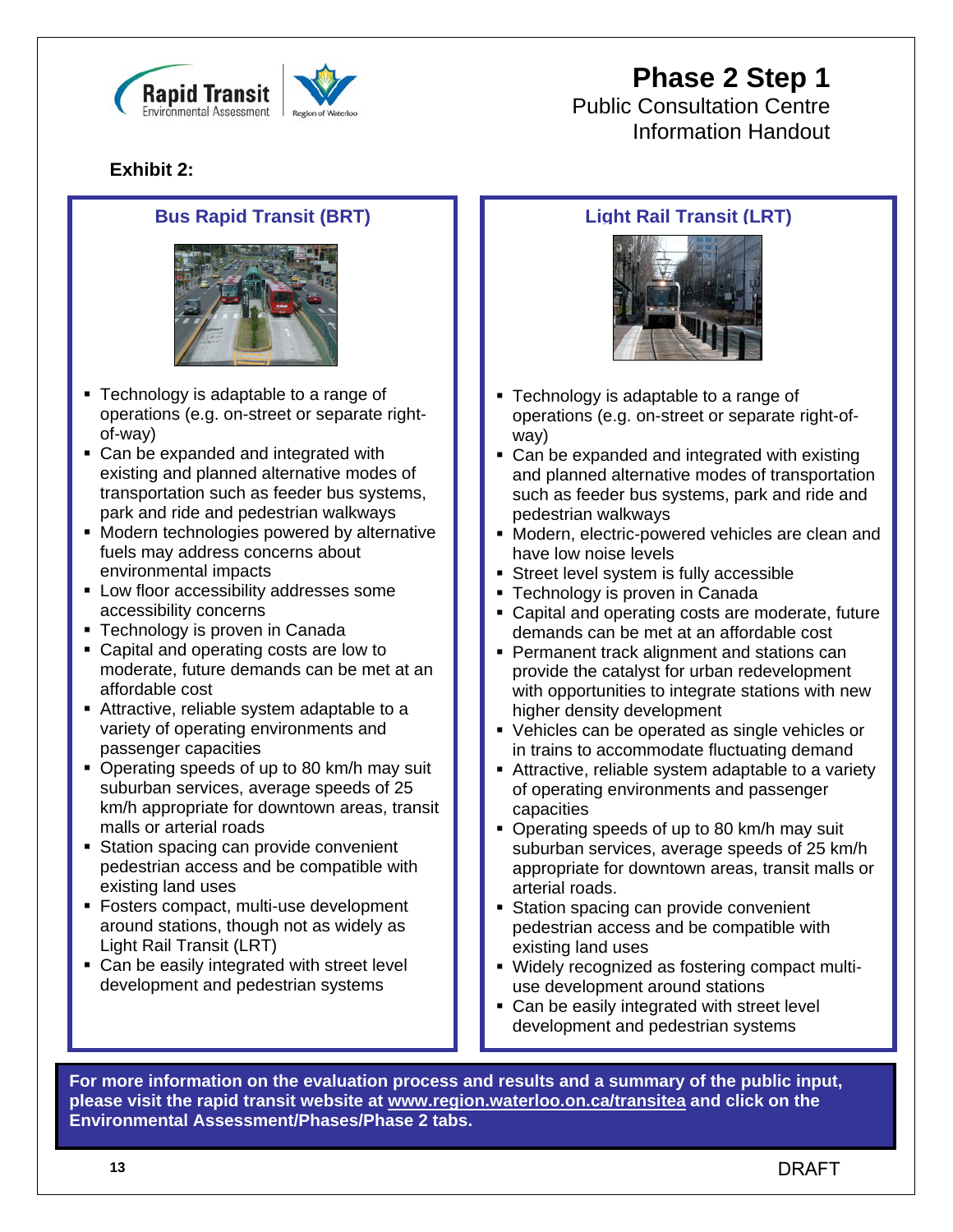

# **APPENDIX A – Characteristics of Rapid Transit Technologies**

| <b>Route Design</b><br>Option                             | Dedicated On-Road (separate bus/rail lane)<br>Dedicated Off-Road (transitway/rail line)<br>Mix of On and Off Road                                                    |                                                                                                                                                                                                                                         | Dedicated Off-Road (separate rail line)                                                                                                                                                                                     |                                                                                                                                                                      | Grade Separated (either above or below ground)                                                                                                                                                                               |                                                                                                                                                          |                                                                                                                                                                                     |                                                                                                                                                                                                    |                                                                                                                               |                                                                                                                                                                                                                                       |
|-----------------------------------------------------------|----------------------------------------------------------------------------------------------------------------------------------------------------------------------|-----------------------------------------------------------------------------------------------------------------------------------------------------------------------------------------------------------------------------------------|-----------------------------------------------------------------------------------------------------------------------------------------------------------------------------------------------------------------------------|----------------------------------------------------------------------------------------------------------------------------------------------------------------------|------------------------------------------------------------------------------------------------------------------------------------------------------------------------------------------------------------------------------|----------------------------------------------------------------------------------------------------------------------------------------------------------|-------------------------------------------------------------------------------------------------------------------------------------------------------------------------------------|----------------------------------------------------------------------------------------------------------------------------------------------------------------------------------------------------|-------------------------------------------------------------------------------------------------------------------------------|---------------------------------------------------------------------------------------------------------------------------------------------------------------------------------------------------------------------------------------|
| <b>Technology</b>                                         | <b>Bus Rapid Transit</b><br>(BRT)                                                                                                                                    | <b>Light Rail Transit</b><br>(LRT)                                                                                                                                                                                                      | <b>Commuter Rail</b><br>(CRT)                                                                                                                                                                                               | <b>Diesel Multiple Units</b><br>(DMUs)                                                                                                                               | <b>Aerobus</b>                                                                                                                                                                                                               | <b>Automated Guideway</b><br><b>Transit (AGT)</b>                                                                                                        | <b>Magnetic Levitation</b><br>(MAGLEV)                                                                                                                                              | <b>Monorail</b>                                                                                                                                                                                    | <b>Personal Rapid</b><br><b>Transit (PRT)</b>                                                                                 | Subway                                                                                                                                                                                                                                |
|                                                           |                                                                                                                                                                      |                                                                                                                                                                                                                                         | <b>SLATTE LOCKER</b>                                                                                                                                                                                                        |                                                                                                                                                                      |                                                                                                                                                                                                                              |                                                                                                                                                          |                                                                                                                                                                                     |                                                                                                                                                                                                    |                                                                                                                               | <b>HIMMER</b>                                                                                                                                                                                                                         |
| <b>Description</b>                                        | Uses large rubber-<br>tired buses<br>• Runs in either<br>dedicated bus lanes<br>where regular traffic<br>is prohibited or<br>separate roadways<br>called transitways | • Uses steel wheeled<br>vehicles<br>Runs on steel rails<br>embedded in the<br>road surface or on a<br>separate rail line<br>• Can range from<br>streetcars, trams<br>comprised of multiple<br>vehicles to light<br>weight rail vehicles | <b>Uses traditional</b><br>passenger rail cars<br>(i.e. single or bi-<br>level cars) pulled<br>by a locomotive<br>• Operates on<br>existing freight or<br>passenger rail<br>lines (e.g. CN or<br>CP) serving urban<br>areas | A form of Light Rail<br>Transit that can<br>operate only on its<br>own rail line, not<br>on an urban<br>roadway<br>Vehicles operate in<br>one to three car<br>trains | Suspended from an<br>overhead guideway<br>Propelled by electric<br>motors<br>• Can operate as a<br>single car (module)<br>often combined with<br>up to 12 others<br>• Used to span difficult<br>terrain such as ski<br>lifts | Runs on an overhead<br>guideway<br>Uses driverless, steel-<br>wheeled train vehicles<br>running on rail tracks<br>Must be separated from<br>road traffic | Runs on an overhead<br>guideway<br>Uses magnetic forces<br>to hover above the<br>track and propel it<br>along the guideway<br>Can travel at very<br>high speeds of up to<br>500km/h | Runs on an overhead<br>guideway<br>Rubber-tired vehicle<br>straddle the guideway<br>along a single beam,<br>rail or tube<br>• Typically operates as<br>a shuttle service at<br>tourist attractions | Runs on an<br>automated guideway<br>Small vehicles that<br>carry four to eight<br>people<br>No active systems in<br>operation | Provides frequent, high<br>capacity rail- based<br>services within urban<br>areas<br>- Typically uses steel-<br>wheeled vehicles on steel<br>tracks powered by<br>electricity<br>Can run below or at-grade<br>in a separate rail line |
| <b>Power Source/</b><br>Propulsion                        | Mainly diesel engines<br>but can also use<br>alternative fuels like<br>natural gas, propane,<br>hybrid diesel-electric                                               | Self-propelled,<br>overhead electric wire<br>and electric motor; also,<br>hybrid diesel-electric                                                                                                                                        | Diesel or diesel-<br>electric locomotives<br>pull trains of 5 or<br>more cars                                                                                                                                               | Self-propelled units<br>with diesel engines or<br>hybrid diesel-electric<br>motors                                                                                   | Self-propelled units with<br>electric motors                                                                                                                                                                                 | Self-propelled units with<br>electric motors or pulled by<br>cables                                                                                      | <b>Magnetic forces</b><br>generated by electricity<br>allow vehicles to hover<br>above track                                                                                        | Self-propelled units with<br>electric motors and<br>power supply attached to<br>guideway                                                                                                           | Self-propelled units with<br>electric motors                                                                                  | Self-propelled units with<br>electric motors                                                                                                                                                                                          |
| <b>Typical Station</b><br><b>Spacing</b>                  | 400 m to 2 km                                                                                                                                                        | 500 m to 4 km                                                                                                                                                                                                                           | 4 km to 10 km                                                                                                                                                                                                               | 4 km to 10 km                                                                                                                                                        | 1 to 4 $km$                                                                                                                                                                                                                  | 800 m to 2 km                                                                                                                                            | 4 km to 10 km                                                                                                                                                                       | 800 m to 2 km                                                                                                                                                                                      | 500 m to 1 km                                                                                                                 | 500 m to 2 km                                                                                                                                                                                                                         |
| <b>Typical</b><br><b>Application</b>                      | Urban/Suburban                                                                                                                                                       | Urban/Suburban                                                                                                                                                                                                                          | Inter-Urban                                                                                                                                                                                                                 | Suburban/Inter-Urban                                                                                                                                                 | Suburban/Inter-Urban                                                                                                                                                                                                         | Urban/Suburban                                                                                                                                           | Inter-Urban                                                                                                                                                                         | Urban - Theme parks                                                                                                                                                                                | Urban/Suburban                                                                                                                | Urban/Suburban                                                                                                                                                                                                                        |
| <b>Vehicles seated</b><br>capacity                        | 40 standard<br>69 articulated<br>85 double articulated                                                                                                               | 65-85                                                                                                                                                                                                                                   | 100-150                                                                                                                                                                                                                     | $45 - 90$                                                                                                                                                            | 80                                                                                                                                                                                                                           | 30-75                                                                                                                                                    | 100-150                                                                                                                                                                             | 40-190                                                                                                                                                                                             | $2 - 8$                                                                                                                       | 60-80                                                                                                                                                                                                                                 |
| <b>Typical</b><br><b>Frequency of</b><br><b>Service</b>   | Less than 10 minutes                                                                                                                                                 | Less than 10 Minutes                                                                                                                                                                                                                    | 15 minutes                                                                                                                                                                                                                  | 15 minutes                                                                                                                                                           | No Regular Schedule                                                                                                                                                                                                          | Less than 10 Minutes                                                                                                                                     | 30 minutes                                                                                                                                                                          | 15 minutes                                                                                                                                                                                         | No Regular Schedule                                                                                                           | Less than 10 Minutes                                                                                                                                                                                                                  |
| Passengers per<br>hour per<br>direction                   | Exclusive right-of-way<br>up to 12,000, arterial up<br>to 5,000                                                                                                      | Exclusive right-of-way<br>up to 20,000, arterial up<br>to 9,000                                                                                                                                                                         | Exclusive right-of-<br>way up to 10,000                                                                                                                                                                                     | Exclusive right-of-way<br>up to 10,000                                                                                                                               | Exclusive right-of-way<br>up to 5,000                                                                                                                                                                                        | Exclusive right-of-way up to<br>5,000                                                                                                                    | Exclusive right-of-way<br>up to 10,000                                                                                                                                              | 4,000 to 30,000                                                                                                                                                                                    | 2,700 to 7,200                                                                                                                | Exclusive right-of-way 10,000<br>to 30,000                                                                                                                                                                                            |
| <b>Typical Capital</b><br>Infrastructure<br>Cost (per km) | $$0.5 - 22$ M (higher end<br>cost is for a separate<br>transitway)                                                                                                   | $$20 - 35$ M                                                                                                                                                                                                                            | $$5 - 15$ M (Existing<br>Rail Corridor)                                                                                                                                                                                     | \$12 - 35M (Existing<br>Rail Corridor)                                                                                                                               | $$40 - 60$ M (estimate)                                                                                                                                                                                                      | \$50 - 100 M                                                                                                                                             | \$100 M                                                                                                                                                                             | \$75 - 125 M                                                                                                                                                                                       | \$10 M (estimate)                                                                                                             | \$100-160 M (subway)<br>$$30 - 50$ M (at grade)                                                                                                                                                                                       |
| <b>Typical Vehicle</b><br>costs                           | $$0.5 - 1.2 M$                                                                                                                                                       | $$3 - 5 M$                                                                                                                                                                                                                              | $$2.5 - 4.5 M$                                                                                                                                                                                                              | $$3 - 5 M$                                                                                                                                                           | $$3 - 5 M$                                                                                                                                                                                                                   | $$0.8 - 2.7 M$                                                                                                                                           | \$20 M                                                                                                                                                                              | $$6 - 10 M$                                                                                                                                                                                        | unknown                                                                                                                       | $$2.5 - 3.5 M$                                                                                                                                                                                                                        |
| Canadian<br><b>Examples</b>                               | Ottawa<br>York Region - Viva<br>Vancouver<br>Calgary<br>Halifax<br>Mississauga                                                                                       | Ottawa (in design)<br>Calgary<br>Edmonton                                                                                                                                                                                               | Toronto<br>Montreal<br>Vancouver                                                                                                                                                                                            | Ottawa - O-Train                                                                                                                                                     | Niagara Falls                                                                                                                                                                                                                | Toronto - Pearson Airport<br>Scarborough - SRT                                                                                                           | None                                                                                                                                                                                | None                                                                                                                                                                                               | None                                                                                                                          | Toronto<br>Montreal                                                                                                                                                                                                                   |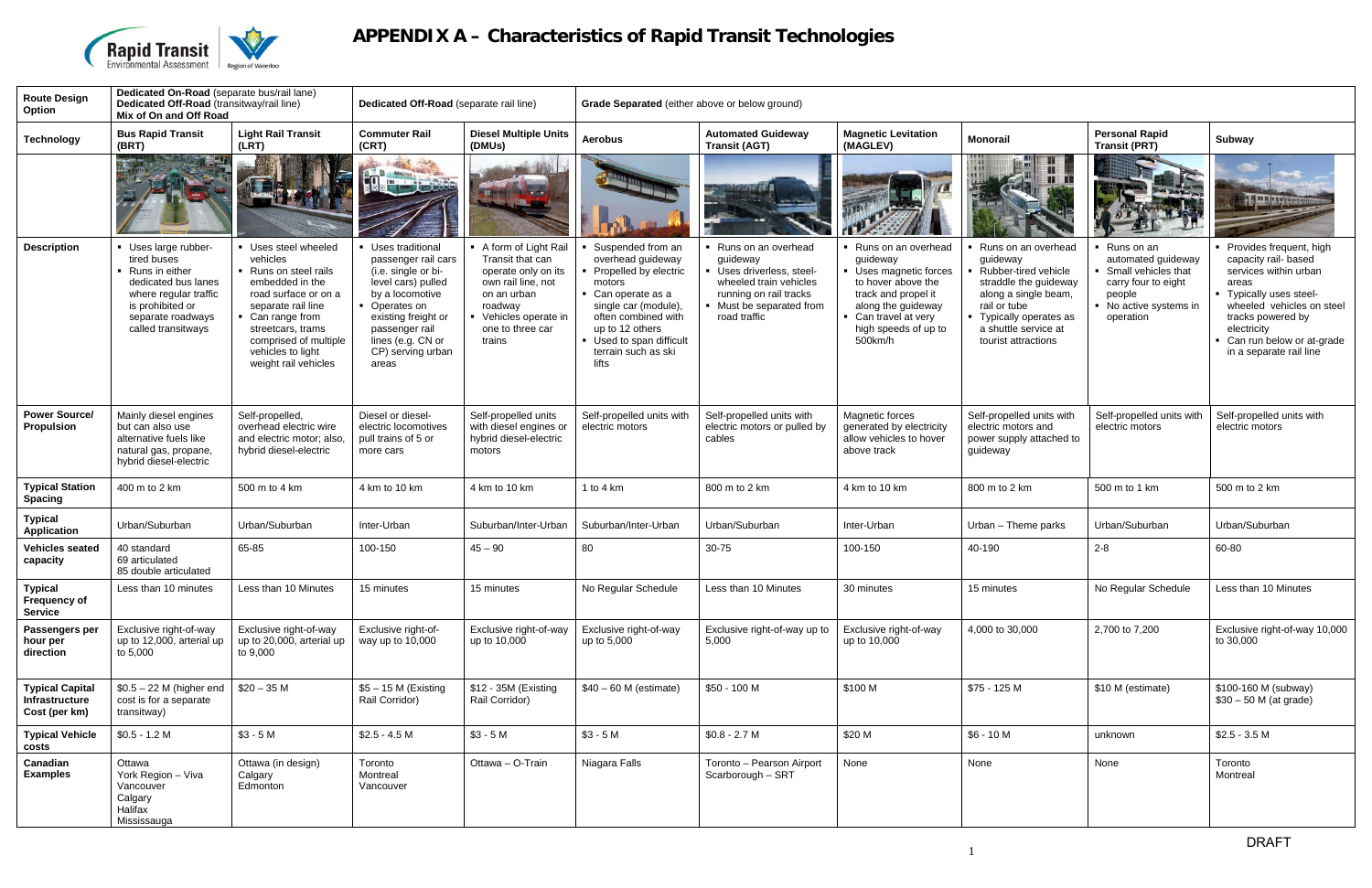### **Appendix B - ROUTE DESIGN EVALUATION SUMMARY**

The advantages and disadvantages of the preferred and alternative route designs are summarized as follows:

#### **Dedicated On-Road Route Design (BRT, LRT) –** NOT PREFERRED

Advantages

- Supports redevelopment and intensification objectives
- **Low to moderate capital cost**
- Quick to implement
- Compatible with existing and planned built neighbourhoods

**Disadvantages** 

- May be insufficient capacity in central transit corridor road network
- May appear less permanent and potentially limit redevelopment and intensification around stations
- Rapid transit service may deteriorate as traffic congestion increases in some parts of the study area

#### **Dedicated Off-Road Route Design (BRT, Commuter Rail, LRT, DMU) –**

NOT PREFERRED

**Advantages** 

- **Low cost but only on existing off-road corridors**
- Rapid transit service is not affected by road traffic
- Safety and security to patrons and other transportation modes is enhanced by physical separation of rapid transit

**Disadvantages** 

- Separated corridors may not be located in areas that support reurbanization and intensification
- Separated corridors will not allow for integration with existing on-street/at-grade urban environment destinations
- May be incompatible with existing and planned neighbourhoods and urban design objectives
- High cost for developing new corridors that may limit expansion opportunities

#### **Mix of On/Off Road Route Design (BRT, LRT) – PREFERRED**

Advantages

- Supports redevelopment and intensification objectives where routes are in proximity to areas planned for reurbanization
- **•** Optimizes use of existing off-road routes and on-road routes to serve destinations
- Compatible with existing and planned built neighbourhoods
- Provides opportunity to reduce rapid transit infrastructure by using existing corridors

**Disadvantages** 

 Rapid transit service may be influenced by road traffic where road traffic and congestion influence the on-road portion of the route

#### **Grade Separated Route Design (Aerobus, AGT, Maglev, Monorail, PRT, Subway) –** NOT PREFERRED

**Advantages** 

- Supports redevelopment and intensification objectives where routes are in proximity to areas planned for reurbanization
- **Rapid transit service is removed from road traffic**
- Visible as superior service

**Disadvantages** 

- Would be incompatible with existing and planned neighbourhoods and street-level urban design objectives
- Promotes higher density development associated with large downtown areas (e.g. Toronto, Vancouver) which may be incompatible with areas designated for intensification
- System expansion is relatively difficult and expensive
- High infrastructure cost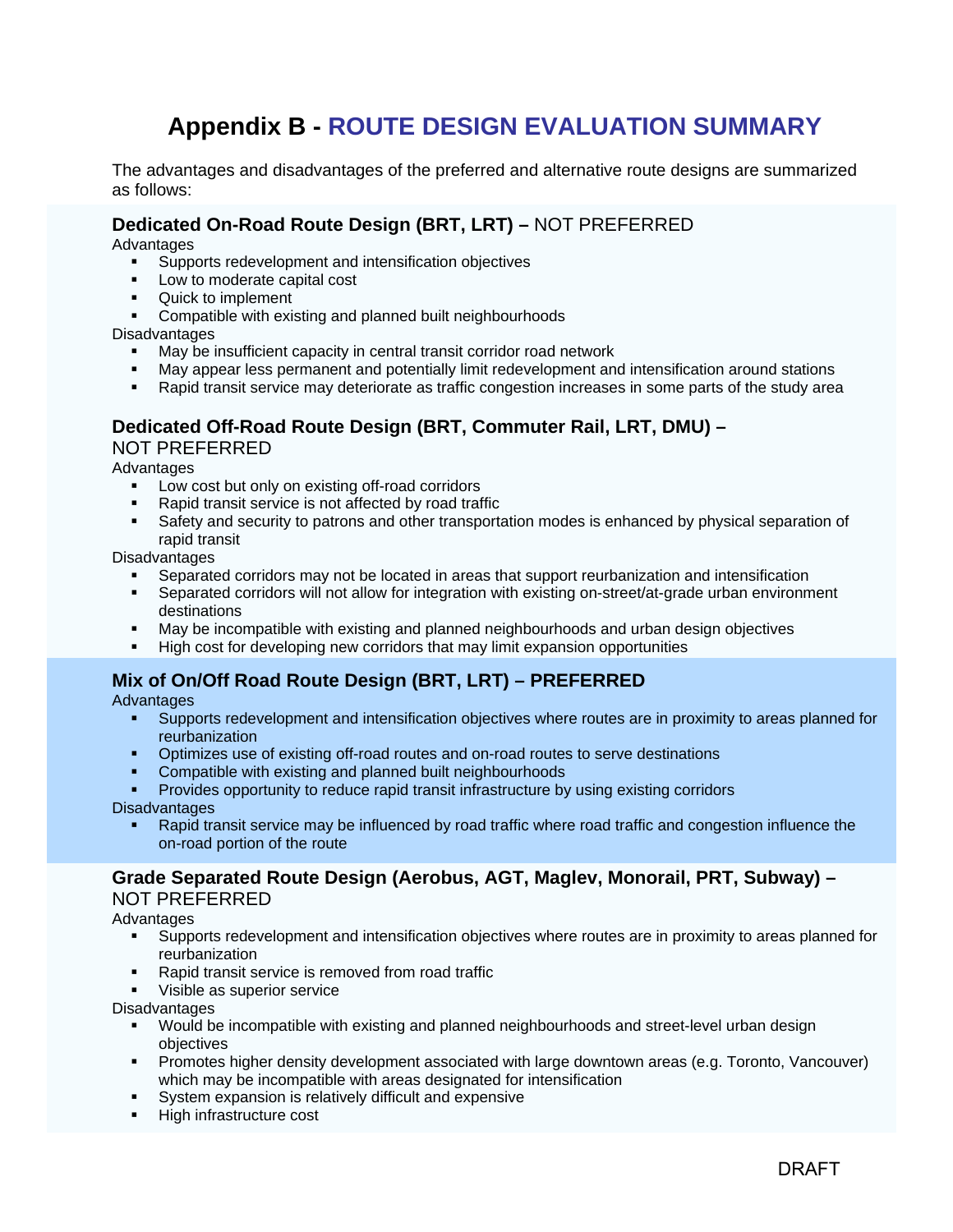

**APPENDIX C**

#### **RAPID TRANSIT ROUTE DESIGN AND TECHNOLOGY SCREENING - EVALUATION SUMMARY**

|                                            | <b>Route Design</b>                   | <b>Dedicated On-Road</b><br>(separate bus/rail lane)<br><b>Dedicated Off-Road</b><br>(transitway/rail line) | <b>Mix of On and Off Road</b>             |                               | <b>Dedicated Off-Road</b><br>(separate rail line) |                | Grade Separated (either above or below ground)                 |                                                  |                 |                                                     |               |
|--------------------------------------------|---------------------------------------|-------------------------------------------------------------------------------------------------------------|-------------------------------------------|-------------------------------|---------------------------------------------------|----------------|----------------------------------------------------------------|--------------------------------------------------|-----------------|-----------------------------------------------------|---------------|
|                                            | <b>Technology Options</b>             | <b>Bus Rapid</b><br><b>Transit (BRT)</b>                                                                    | <b>Light Rail</b><br><b>Transit (LRT)</b> | <b>Commuter</b><br>Rail (CRT) | <b>Diesel</b><br><b>Multiple</b><br>Units (DMUs)  | <b>Aerobus</b> | <b>Automated</b><br><b>Guideway</b><br><b>Transit</b><br>(AGT) | <b>Magnetic</b><br><b>Levitation</b><br>(MAGLEV) | <b>Monorail</b> | <b>Personal</b><br>Rapid<br><b>Transit</b><br>(PRT) | <b>Subway</b> |
|                                            |                                       |                                                                                                             |                                           |                               |                                                   |                |                                                                |                                                  |                 |                                                     |               |
| <b>Criteria from Terms</b><br>of Reference | <b>Evaluation Measures</b>            |                                                                                                             |                                           |                               |                                                   |                |                                                                |                                                  |                 |                                                     |               |
|                                            | <b>System Flexibility</b>             |                                                                                                             |                                           |                               |                                                   |                |                                                                |                                                  |                 |                                                     |               |
|                                            | Environmental Impacts                 |                                                                                                             |                                           |                               |                                                   |                |                                                                |                                                  |                 |                                                     |               |
| <b>RGMS</b><br><b>Reurbanization</b>       | Land Use Compatibility                |                                                                                                             |                                           |                               |                                                   |                |                                                                |                                                  |                 |                                                     |               |
|                                            | <b>Operating Constraints</b>          |                                                                                                             |                                           |                               |                                                   |                |                                                                |                                                  |                 |                                                     |               |
|                                            | <b>Urban Design Objectives</b>        |                                                                                                             |                                           |                               |                                                   |                |                                                                |                                                  |                 |                                                     |               |
|                                            | <b>Overall Grade for Criterion #1</b> |                                                                                                             |                                           |                               |                                                   |                |                                                                |                                                  |                 |                                                     |               |
|                                            | <b>System Compatibility</b>           |                                                                                                             |                                           |                               |                                                   |                |                                                                |                                                  |                 |                                                     |               |
|                                            | <b>System Accessibility</b>           |                                                                                                             |                                           |                               |                                                   |                |                                                                |                                                  |                 |                                                     |               |
| <b>Service Quality</b>                     | Service Frequency                     |                                                                                                             |                                           |                               |                                                   |                |                                                                |                                                  |                 |                                                     |               |
|                                            | User Experience                       |                                                                                                             |                                           |                               |                                                   |                |                                                                |                                                  |                 |                                                     |               |
|                                            | Safety and Security                   |                                                                                                             |                                           |                               |                                                   |                |                                                                |                                                  |                 |                                                     |               |
| <b>Overall Grade for Criterion #2</b>      |                                       |                                                                                                             |                                           |                               |                                                   |                |                                                                |                                                  |                 |                                                     |               |
|                                            | Ridership/Capacity                    |                                                                                                             |                                           |                               |                                                   |                |                                                                |                                                  |                 |                                                     |               |
| <b>Threshold Capacity</b>                  | Speed                                 |                                                                                                             |                                           |                               |                                                   |                |                                                                |                                                  |                 |                                                     |               |
|                                            | <b>Cost Effectiveness</b>             |                                                                                                             |                                           |                               |                                                   |                |                                                                |                                                  |                 |                                                     |               |
|                                            | <b>Overall Grade for Criterion #3</b> |                                                                                                             |                                           |                               |                                                   |                |                                                                |                                                  |                 |                                                     |               |
|                                            | <b>Results of Overall Screening</b>   |                                                                                                             |                                           |                               |                                                   |                |                                                                |                                                  |                 |                                                     |               |

**PASS FAIL**

**FAIL** 

See Pages 10 & 11 of the Information Handout for a description of the evaluation measures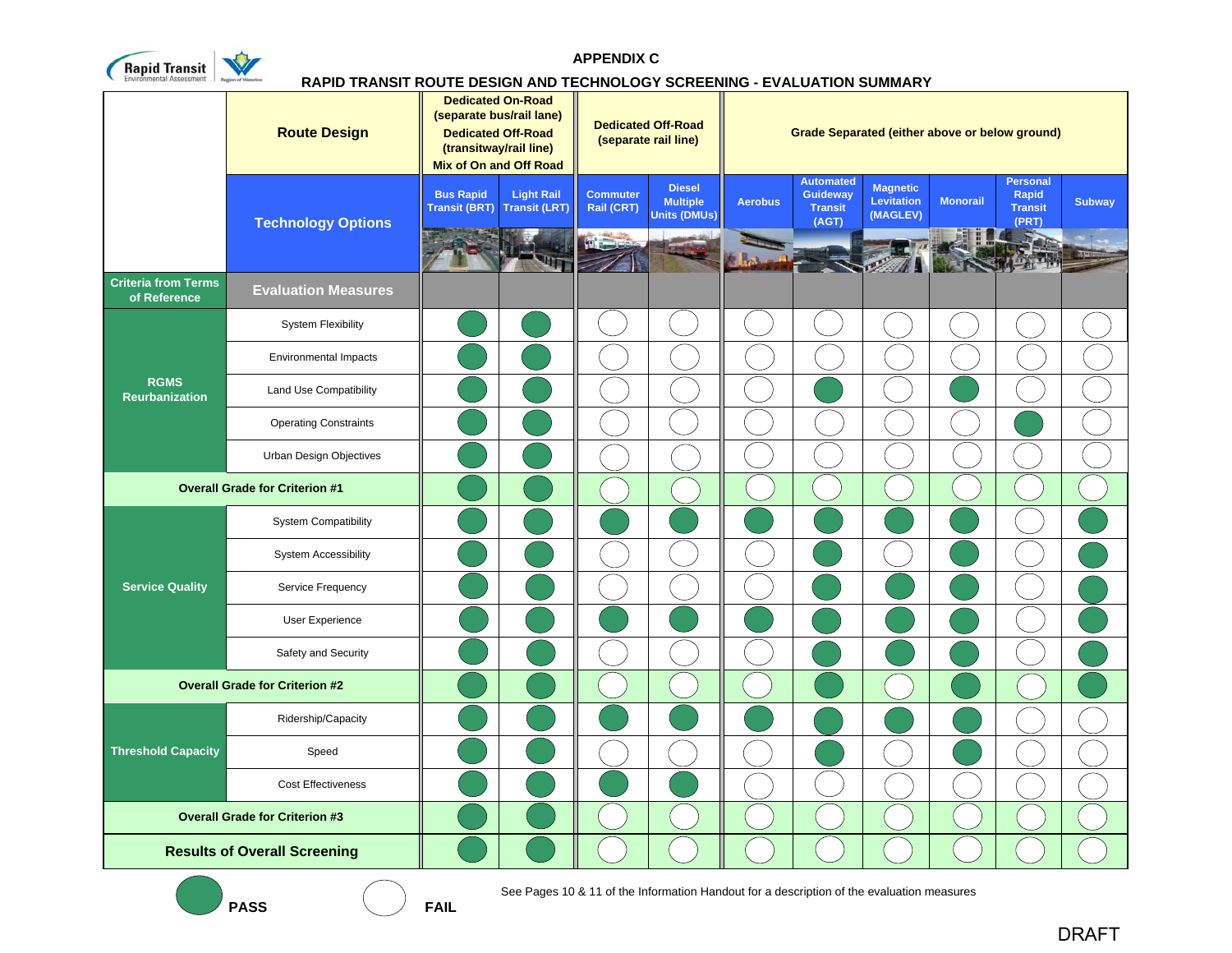

# **WHAT IS BUS RAPID TRANSIT?**

Bus Rapid Transit (BRT) uses rubber tired buses operating in special designated lanes (diamond lanes) or separate roadways (called transitways) to provide improved service compared to regular transit.

### **BRT Evaluation - PASS**



|                                      | <b>System Flexibility</b>     | PASS - Adapts to a range of operations including on-road<br>bus lanes and dedicated rights-of-way                                                                                               |
|--------------------------------------|-------------------------------|-------------------------------------------------------------------------------------------------------------------------------------------------------------------------------------------------|
|                                      | <b>Environmental Impacts</b>  | <b>PASS</b> – Minimal vibration and visual intrusion, alternative<br>fuels can reduce emissions                                                                                                 |
| <b>RGMS</b><br><b>Reurbanization</b> | <b>Land Use Compatibility</b> | <b>PASS</b> – Can influence land use intensification, but is<br>viewed as less permanent infrastructure than rail based<br>technologies                                                         |
| <b>PASS</b>                          | <b>Operating Constraints</b>  | <b>PASS</b> – Simple station designs consistent with the urban<br>environment                                                                                                                   |
|                                      | <b>Urban Design</b>           | <b>PASS</b> – Compatible with and encourages street-level<br>urban revitalization, can be integrated with and connect<br>communities and high activity nodes                                    |
|                                      | <b>System Compatibility</b>   | <b>PASS</b> – Easily integrated with other local and inter-city<br>transit services                                                                                                             |
|                                      | <b>System Accessibility</b>   | <b>PASS</b> – Street-level stations accessible to all, 400 metres<br>to two kilometres apart                                                                                                    |
| <b>Service</b>                       | <b>Service Frequency</b>      | <b>PASS</b> – Increasing bus size and frequency can<br>accommodate changes in demand                                                                                                            |
| Quality<br><b>PASS</b>               | <b>User Experience</b>        | <b>PASS</b> - Enhanced modern buses provide comfortable<br>ride, low-floor access and real-time on-board stop<br>information. Some internal noise and passenger instability<br>for diesel buses |
|                                      | <b>Safety and Security</b>    | <b>PASS</b> – Fenced and secure right-of-way, grade separated<br>walkways at stations may be provided, diesel buses are<br>audible which will alert pedestrians                                 |
| <b>Threshold</b><br><b>Capacity</b>  | <b>Ridership/Capacity</b>     | <b>PASS</b> – On-road lanes up to 5,000 passengers per hour,<br>Peak: 12,000 passengers per hour, will meet current and<br>future needs                                                         |
| <b>PASS</b>                          | <b>Speed</b>                  | <b>PASS</b> – Speed: 20 to 35 kilometres per hour, Frequency:<br>five to 20 minutes                                                                                                             |
|                                      | <b>Cost Effectiveness</b>     | <b>PASS</b> – Capital cost per $km = $0.5-22M$ , Vehicle Cost =<br>\$0.5-1.2M (articulated), shorter life expectancy of 13 years                                                                |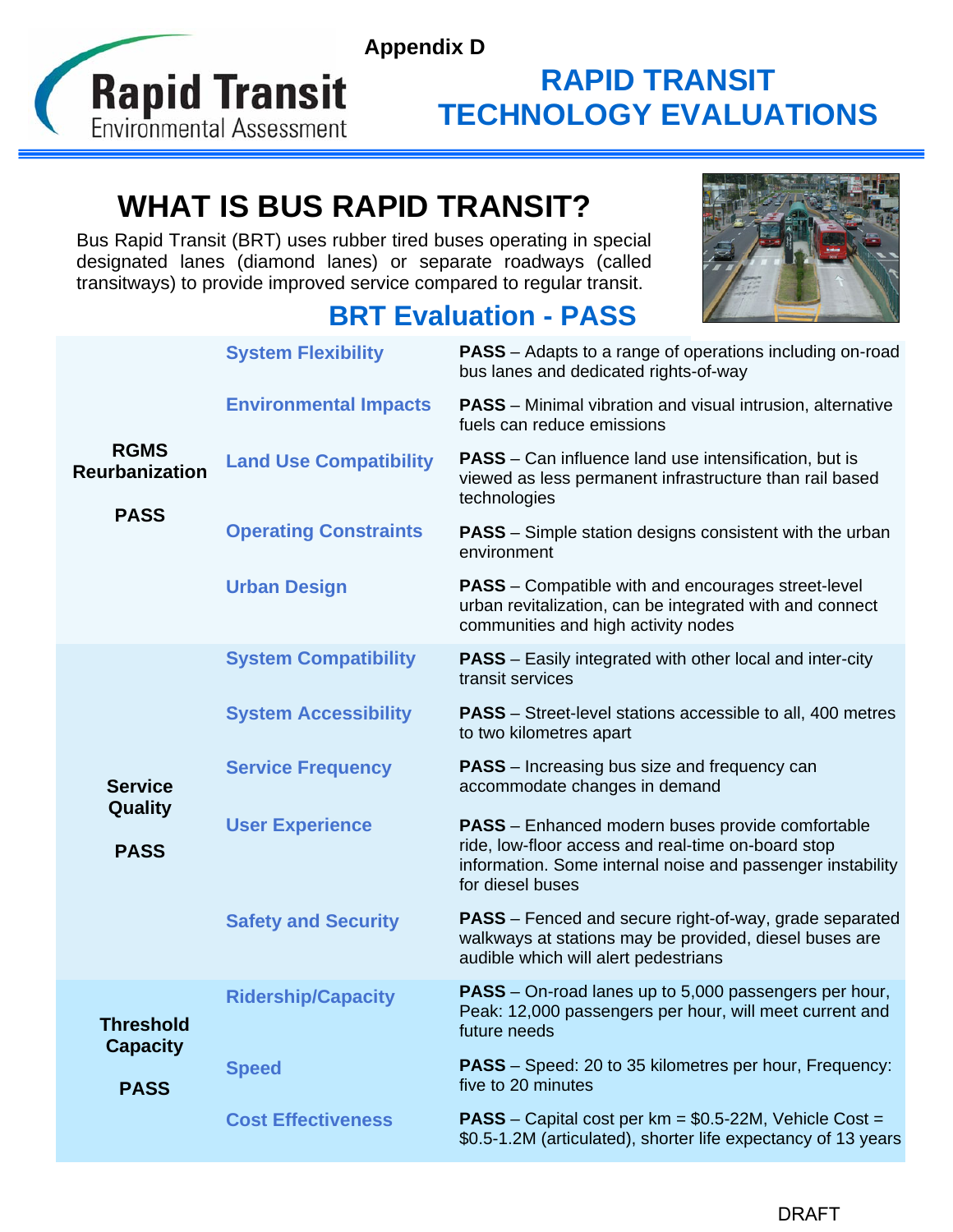

# **WHAT IS LIGHT RAIL TRANSIT?**

Light Rail Transit (LRT) is an electrically powered urban rail system with single cars or short trains operating on an exclusive right-of-way at ground level.

## **LRT Evaluation - PASS**



|                                      | <b>System Flexibility</b>     | <b>PASS</b> – Adapts to a range of operations including on-road<br>transit lanes to dedicated rail rights-of-way                                                                                                                                      |
|--------------------------------------|-------------------------------|-------------------------------------------------------------------------------------------------------------------------------------------------------------------------------------------------------------------------------------------------------|
|                                      | <b>Environmental Impacts</b>  | <b>PASS</b> – Electrically powered, minimal noise and air quality<br>impacts, on sharp curves steel wheels may cause noise                                                                                                                            |
| <b>RGMS</b>                          | <b>Land Use Compatibility</b> | <b>PASS</b> – Has been shown to positively influence land use<br>intensification, compatible with higher density land uses                                                                                                                            |
| <b>Reurbanization</b><br><b>PASS</b> | <b>Operating Constraints</b>  | <b>PASS</b> – Fully compatible with downtown and suburban<br>development when constructed on-street or in rail rights-<br>of-way                                                                                                                      |
|                                      | <b>Urban Design</b>           | <b>PASS</b> – Compatible with and encourages street-level<br>urban revitalization, can be integrated with and connect<br>communities and high activity nodes                                                                                          |
|                                      | <b>System Compatibility</b>   | <b>PASS</b> – Provides convenient connections with local/inter-<br>city bus services at stations                                                                                                                                                      |
|                                      | <b>System Accessibility</b>   | <b>PASS</b> – Street-level stations accessible to all, 400 metres<br>to four kilometres apart                                                                                                                                                         |
| <b>Service</b><br>Quality            | <b>Service Frequency</b>      | <b>PASS</b> – Increasing train length and frequency can<br>accommodate changes in demand                                                                                                                                                              |
| <b>PASS</b>                          | <b>User Experience</b>        | <b>PASS</b> – Electrical power provides fast acceleration,<br>smooth ride, stability and low internal noise for<br>passengers. Vehicles equipped with low-floor access real-<br>time on-board passenger information, ample seating and<br>wide aisles |
|                                      | <b>Safety and Security</b>    | <b>PASS</b> – Segregated right-of-way can be clearly identified,<br>vehicles are quiet requiring audible traffic signals to alert<br>pedestrians                                                                                                      |
| <b>Threshold</b><br><b>Capacity</b>  | <b>Ridership/Capacity</b>     | PASS - On-road lanes up to 9,000 passengers per hour,<br>Peak: 20,000 passengers per hour, will meet current and<br>future needs                                                                                                                      |
| <b>PASS</b>                          | <b>Speed</b>                  | <b>PASS</b> – Speed: 25 to 50 kilometres per hour, Frequency:<br>five minutes during peak times, 15 to 30 minutes off-peak                                                                                                                            |
|                                      | <b>Cost Effectiveness</b>     | <b>PASS</b> – Capital cost per $km = $20-35M$ , Vehicle Cost =<br>\$3-5M, life expectancy of 25+ years                                                                                                                                                |
|                                      |                               |                                                                                                                                                                                                                                                       |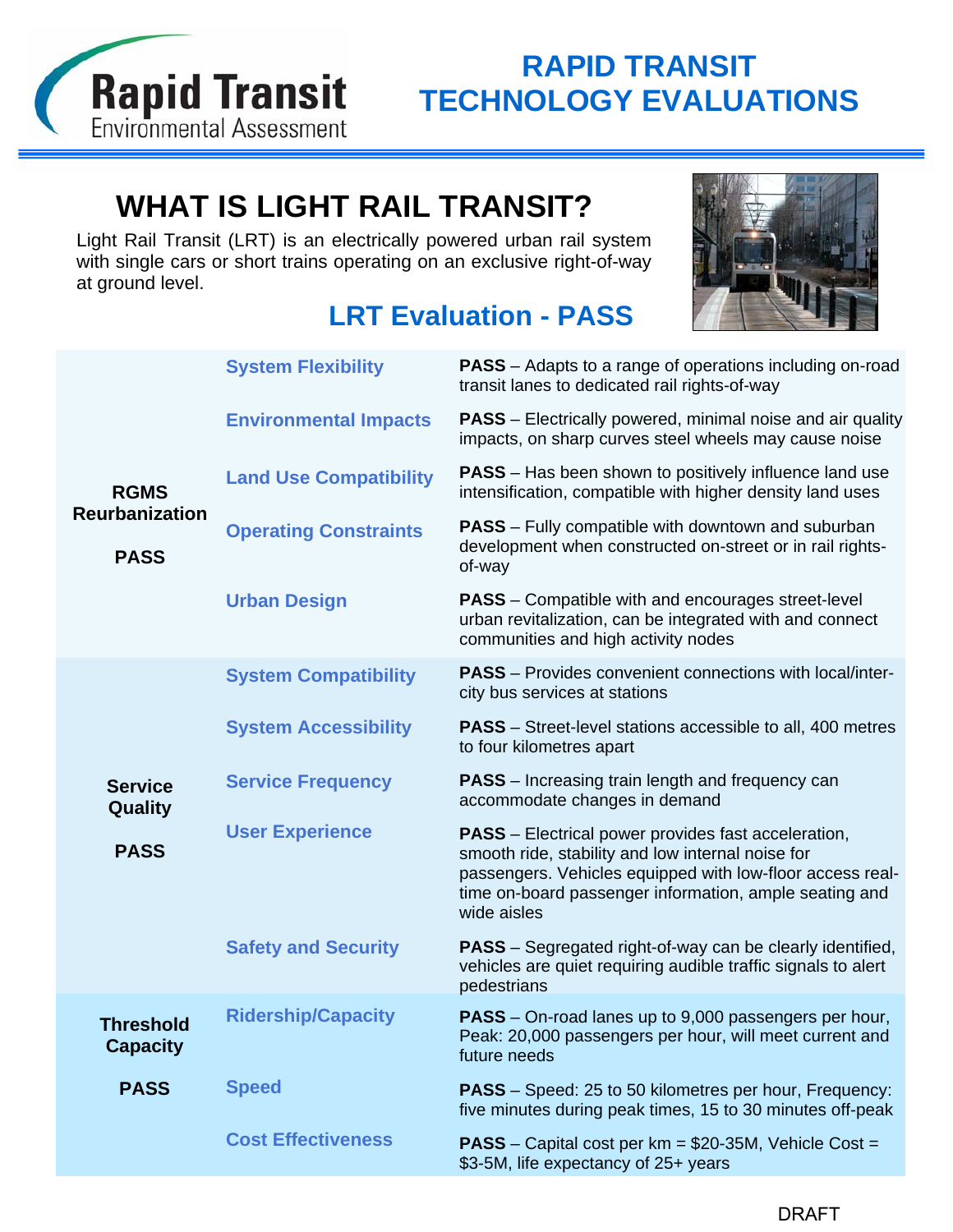

# **WHAT IS COMMUTER RAIL TRANSIT?**

Commuter Rail Transit (CRT) is a long distance transit mode using locomotives to haul passenger cars in railway right-of-way, sometimes shared with freight trains.



## **CRT Evaluation - FAIL**

|                                          | <b>System Flexibility</b>     | <b>FAIL</b> – Limited to operating in a dedicated off-road freight<br>railway right-of-way                                                                                                  |
|------------------------------------------|-------------------------------|---------------------------------------------------------------------------------------------------------------------------------------------------------------------------------------------|
| <b>RGMS</b>                              | <b>Environmental Impacts</b>  | <b>FAIL</b> – Diesel trains create significant noise and<br>emissions. Diesel-electric hybrids lessen this somewhat.<br>Rail corridor must be fenced, which will separate<br>neighbourhoods |
| <b>Reurbanization</b><br><b>FAIL</b>     | <b>Land Use Compatibility</b> | <b>FAIL</b> – Rail corridors typically separated from existing<br>development. Most suburban stations still auto oriented                                                                   |
|                                          | <b>Operating Constraints</b>  | <b>FAIL</b> – Dedicated rail corridor and large stations (75 to<br>275 metres) do not fit with certain urban environments                                                                   |
|                                          | <b>Urban Design</b>           | <b>FAIL</b> – Does not contribute to active/vibrant urban streets<br>and separates communities with a fenced rail corridor                                                                  |
|                                          | <b>System Compatibility</b>   | <b>PASS</b> – Integration with other transit modes through inter-<br>modal stations                                                                                                         |
| <b>Service</b><br>Quality<br><b>FAIL</b> | <b>System Accessibility</b>   | <b>FAIL</b> – Stations are barrier-free, but high speed requires<br>longer station spacing (four to 10 kilometres apart)<br>reducing accessibility in study area                            |
|                                          | <b>Service Frequency</b>      | <b>FAIL</b> – Operates on fixed schedule and train length, and<br>does not adapt well to varying demands                                                                                    |
|                                          | <b>User Experience</b>        | <b>PASS</b> – Comfortable ride, low-floor access and real-time<br>on-board stop information. Attractive, weather protected<br>stations with amenities                                       |
|                                          | <b>Safety and Security</b>    | <b>FAIL</b> - Dedicated rail corridor requires secured access.<br>Pedestrian crossing must be grade-separated which is not<br>practical in downtown areas                                   |
| <b>Threshold</b><br><b>Capacity</b>      | <b>Ridership/Capacity</b>     | <b>PASS</b> – Smaller train length than is usual will meet current<br>and future demands                                                                                                    |
| <b>FAIL</b>                              | <b>Speed</b>                  | <b>FAIL</b> – Slow acceleration and high speeds of CRT do not<br>support close station spacing needed in downtowns                                                                          |
|                                          | <b>Cost Effectiveness</b>     | <b>PASS</b> – Capital cost per $km = $5-15M$ , Vehicle Cost =<br>\$2.5-4.5M, capital cost with existing rail corridor is low                                                                |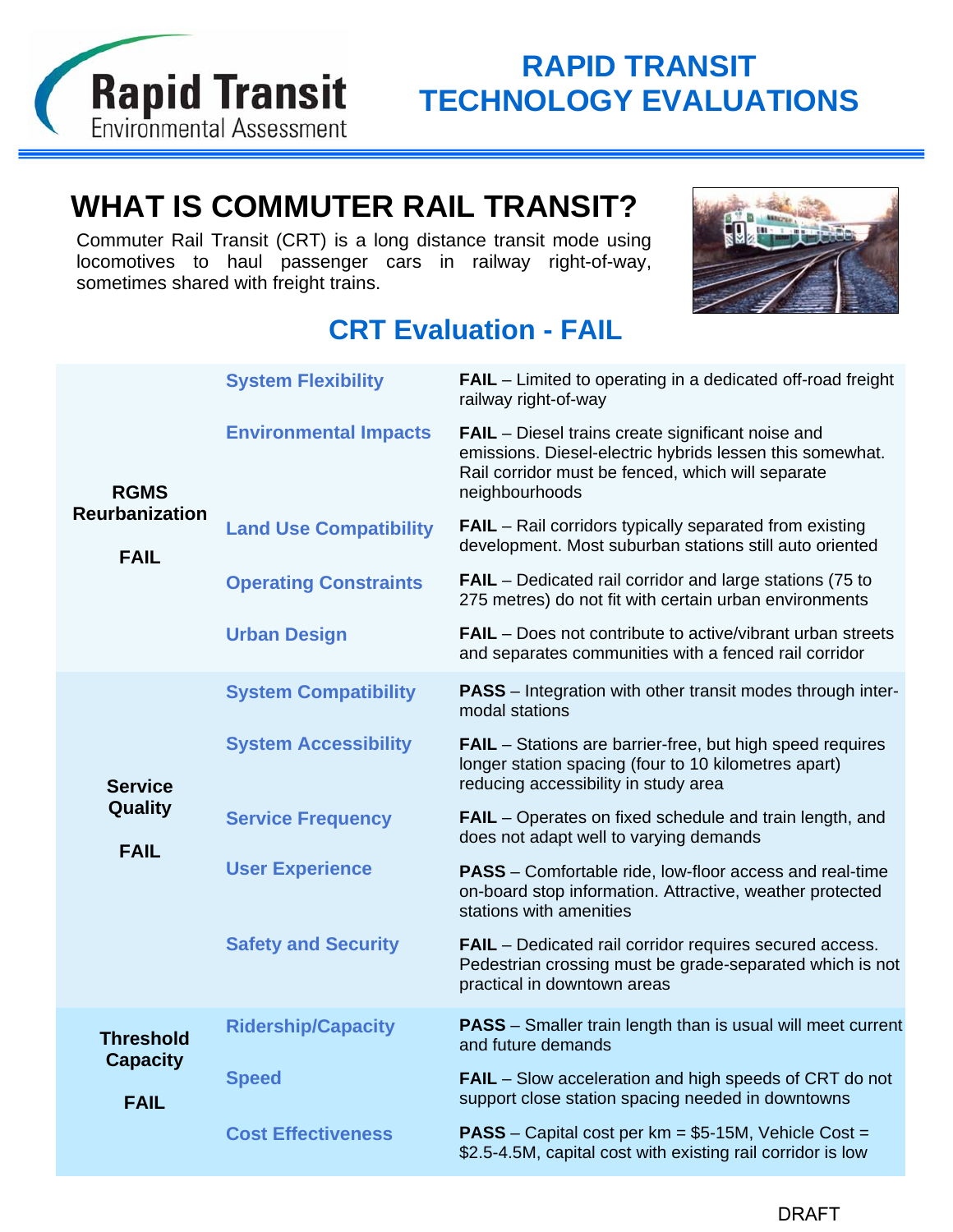

# **WHAT ARE DIESEL MULTIPLE UNITS?**

Diesel Multiple Units (DMUs) are self-propelled diesel powered vehicles operating in a railway right-of-way.



## **DMU Evaluation - FAIL**

|                                                 | <b>System Flexibility</b>     | <b>FAIL</b> – Mainly limited to operating in a dedicated railway<br>right-of-way                                                                                                            |
|-------------------------------------------------|-------------------------------|---------------------------------------------------------------------------------------------------------------------------------------------------------------------------------------------|
| <b>RGMS</b>                                     | <b>Environmental Impacts</b>  | <b>FAIL</b> – Diesel trains create significant noise and<br>emissions. Diesel-electric hybrids lessen this somewhat.<br>Rail corridor must be fenced, which will separate<br>neighbourhoods |
| <b>Reurbanization</b><br><b>FAIL</b>            | <b>Land Use Compatibility</b> | <b>FAIL</b> – Rail corridors typically separated from existing<br>development, intensification around stations is limited                                                                   |
|                                                 | <b>Operating Constraints</b>  | FAIL - Cannot fit within some urban environments (e.g.<br>downtown) unless a rail corridor exists                                                                                           |
|                                                 | <b>Urban Design</b>           | FAIL - Does not contribute to active/vibrant urban streets<br>and separates communities with a fenced rail corridor                                                                         |
|                                                 | <b>System Compatibility</b>   | <b>PASS</b> – Integration with other transit modes through inter-<br>modal stations                                                                                                         |
| <b>Service</b><br><b>Quality</b><br><b>FAIL</b> | <b>System Accessibility</b>   | <b>FAIL</b> – Stations are barrier-free but station spacing is<br>longer (1 kilometre or more) which limits accessibility<br>within study area                                              |
|                                                 | <b>Service Frequency</b>      | <b>FAIL</b> – Operates on fixed schedule and vehicle length,<br>and does not adapt well to varying demands                                                                                  |
|                                                 | <b>User Experience</b>        | <b>PASS</b> – Comfortable ride, low-floor access and real-time<br>on-board stop information. Attractive, weather protected<br>stations with amenities                                       |
|                                                 | <b>Safety and Security</b>    | <b>FAIL</b> – Dedicated rail corridor requires secured access.<br>Pedestrian crossing must be grade-separated which is not<br>practical in downtown areas                                   |
| <b>Threshold</b><br><b>Capacity</b>             | <b>Ridership/Capacity</b>     | <b>PASS</b> – Up to 10,000 passengers per hour, which meets<br>current and future needs                                                                                                     |
| <b>FAIL</b>                                     | <b>Speed</b>                  | <b>FAIL</b> – Relatively slow acceleration and high speeds of<br>DMUs do not support close station spacing needed in<br>downtowns to support ridership growth                               |
|                                                 | <b>Cost Effectiveness</b>     | <b>PASS</b> – Capital cost per $km = $12-35M$ , Vehicle Cost =<br>\$3-5M, capital cost with existing rail corridor is moderate                                                              |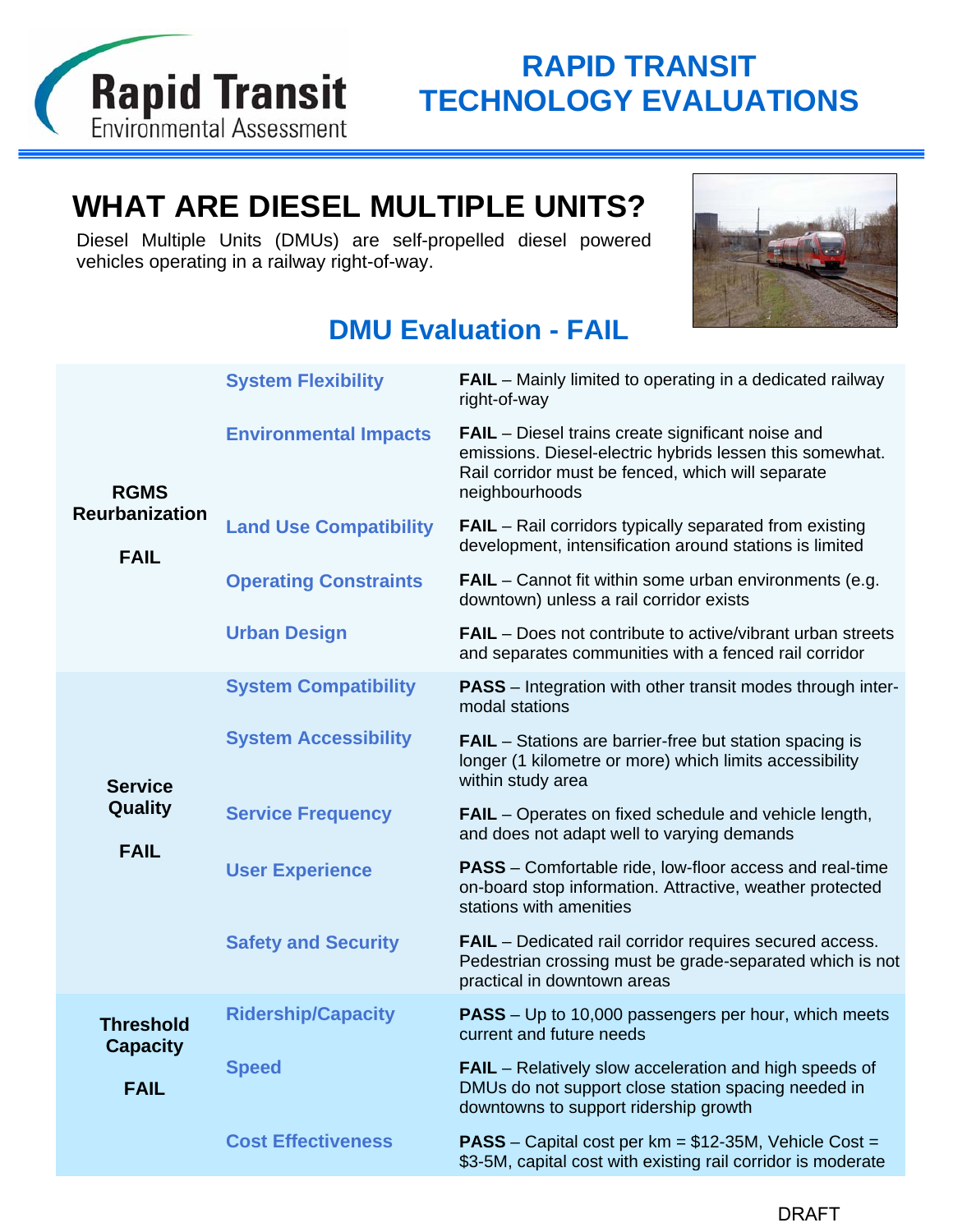

# **WHAT IS AEROBUS?**

Aerobus passengers are transported in a carrier suspended from an aerial cable system.



## **Aerobus Evaluation - FAIL**

|                                                    | <b>System Flexibility</b>     | <b>FAIL</b> – Not adaptable to a range of operations including<br>on-road and off-road route designs                                                              |
|----------------------------------------------------|-------------------------------|-------------------------------------------------------------------------------------------------------------------------------------------------------------------|
|                                                    | <b>Environmental Impacts</b>  | <b>FAIL</b> – High towers are visually intrusive in both urban and<br>suburban environments                                                                       |
| <b>RGMS</b><br><b>Reurbanization</b>               | <b>Land Use Compatibility</b> | <b>FAIL</b> – Aerial technologies have not been shown to<br>encourage land use intensification or support mixed-use<br>development                                |
| <b>FAIL</b>                                        | <b>Operating Constraints</b>  | FAIL - Aerial systems are supported by high towers with<br>large bases which do not fit well with the urban<br>environment. Stations are usually spaced far apart |
|                                                    | <b>Urban Design</b>           | <b>FAIL</b> - Visually intrusive, large towers are inconsistent<br>with street-level urban revitalization obejctives                                              |
|                                                    | <b>System Compatibility</b>   | <b>PASS</b> – Integration with other transit modes through inter-<br>modal stations                                                                               |
|                                                    | <b>System Accessibility</b>   | <b>FAIL</b> – Longer station spacing (four kilometres) decreases<br>accessibility within some areas of the study area                                             |
| <b>Service</b><br><b>Quality</b>                   | <b>Service Frequency</b>      | <b>FAIL</b> – Fixed schedule and vehicle configuration is less<br>adaptable to changing demands                                                                   |
| <b>FAIL</b>                                        | <b>User Experience</b>        | <b>PASS</b> – Large comfortable vehicles and high quality<br>stations                                                                                             |
|                                                    | <b>Safety and Security</b>    | <b>FAIL</b> – Elevated route design makes pedestrian and<br>emergency access difficult                                                                            |
|                                                    | <b>Ridership/Capacity</b>     | PASS - Accommodates up to 5,000 passengers per hour,<br>which meets current and future needs                                                                      |
| <b>Threshold</b><br><b>Capacity</b><br><b>FAIL</b> | <b>Speed</b>                  | <b>FAIL</b> – Speed: 25 to 40 kilometres per hour, Frequency:<br>15 to 30 minutes - would reduce accessibility and fail to<br>encourage ridership growth          |
|                                                    | <b>Cost Effectiveness</b>     | <b>FAIL</b> – Capital cost per $km = $40-60M$ , Vehicle Cost = $$3-$<br>5M, capital cost is high due to added structure costs of<br>high towers                   |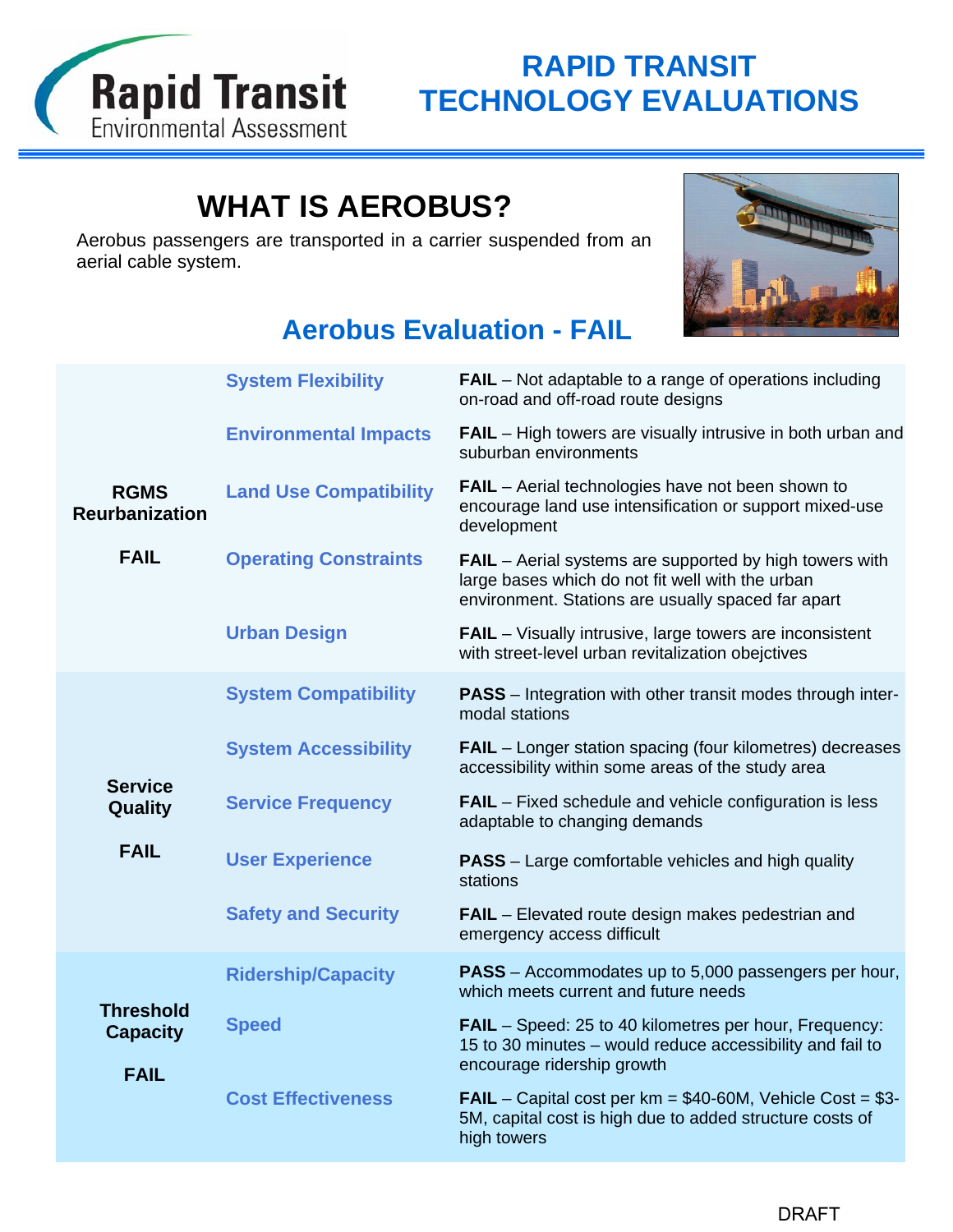

## **WHAT IS AUTOMATED GUIDEWAY TRANSIT?**

Automated Guideway Transit (AGT) systems are fully automated driverless trains operating in an exclusive right-of-way, typically on an elevated guideway or underground.



### **AGT Evaluation - FAIL**

|                                      | <b>System Flexibility</b>     | <b>FAIL</b> – Not adaptable to a range of operations including<br>on-road and off-road route designs                                                                                |
|--------------------------------------|-------------------------------|-------------------------------------------------------------------------------------------------------------------------------------------------------------------------------------|
|                                      | <b>Environmental Impacts</b>  | <b>FAIL</b> – Elevated guideway is visually intrusive in both<br>urban and suburban environments, significant energy is<br>required to heat and de-ice guideway running surfaces    |
| <b>RGMS</b><br><b>Reurbanization</b> | <b>Land Use Compatibility</b> | <b>PASS</b> – Compatible with higher density development and<br>can positively influence land use intensification around<br>stations                                                |
| <b>FAIL</b>                          | <b>Operating Constraints</b>  | <b>FAIL</b> – Elevated guideway best suited to large dense<br>urban cores (1 million or more people) with tall buildings                                                            |
|                                      | <b>Urban Design</b>           | <b>FAIL</b> – Visually intrusive elevated guideway is inconsistent<br>with street-level urban revitalization objectives                                                             |
|                                      | <b>System Compatibility</b>   | <b>PASS</b> – Integration with other transit modes through inter-<br>modal stations                                                                                                 |
|                                      | <b>System Accessibility</b>   | <b>PASS</b> – Stations are barrier-free and station spacing is<br>short enough to allow good accessibility within study area                                                        |
| <b>Service</b><br>Quality            | <b>Service Frequency</b>      | <b>PASS</b> – Increasing train length and frequency can<br>accommodate changes in demand                                                                                            |
| <b>PASS</b>                          | <b>User Experience</b>        | PASS - Comfortable ride, low-floor access and real-time<br>on-board stop information. Electrical power provides fast<br>acceleration, smooth ride, stability and low internal noise |
|                                      | <b>Safety and Security</b>    | <b>PASS</b> – Elevated guideway eliminates conflicts with<br>vehicular traffic and allows pedestrian access via stairs,<br>escalators and elevators from ground level               |
| <b>Threshold</b>                     | <b>Ridership/Capacity</b>     | PASS - Average: 4,000 to 5,000 passengers per hour,<br>which will meet current and future needs                                                                                     |
| <b>Capacity</b><br><b>FAIL</b>       | <b>Speed</b>                  | <b>PASS</b> – Speed: 30 to 40 kilometres per hour, Frequency:<br>three to 10 minutes, will encourage ridership growth                                                               |
|                                      | <b>Cost Effectiveness</b>     | <b>FAIL</b> – Capital cost per $km = $50-100M$ , Vehicle Cost =<br>\$0.8-2.7M, capital cost is high due to elevated structures<br>and stations                                      |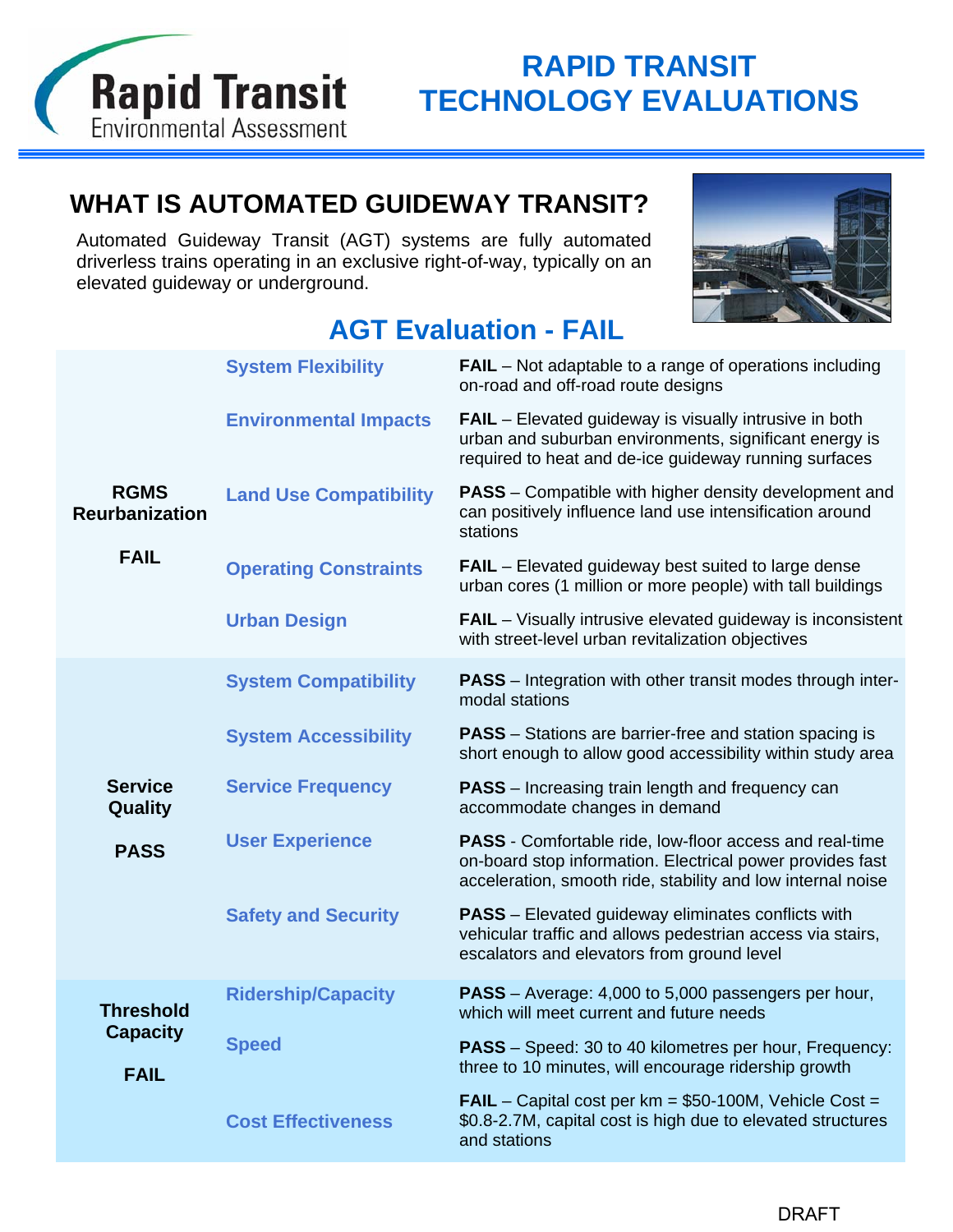

# **WHAT IS MAGNETIC LEVITATION?**

Magnetic Levitation (MAGLEV) keeps vehicles vertically separated from its running surface by magnetic force.



## **MAGLEV Evaluation - FAIL**

| <b>System Flexibility</b><br><b>FAIL</b> – Not adaptable to a range of operations including<br>on-road and off-road route designs<br><b>Environmental Impacts</b><br><b>FAIL</b> – Large elevated structures and tracks are visually<br>intrusive, vehicles consume a large amount of electrical<br>energy<br><b>RGMS</b><br><b>FAIL</b> – Large elevated structures are incompatible with<br><b>Land Use Compatibility</b><br><b>Reurbanization</b><br>existing neighbourhoods and built heritage areas<br><b>FAIL</b><br><b>FAIL</b> – Large elevated guideway not suitable for urban<br><b>Operating Constraints</b><br>areas with moderate to lower development scale<br><b>FAIL</b> – Visually intrusive elevated guideway is inconsistent<br><b>Urban Design</b><br>with street-level urban revitalization objectives<br><b>PASS</b> – Integration with other transit modes through inter-<br><b>System Compatibility</b><br>modal stations<br><b>System Accessibility</b><br><b>FAIL</b> – High speed requires longer station spacing (four to<br>10 kilometres) reducing accessibility within the study area<br><b>Service Frequency</b><br><b>PASS</b> - High demand periods are accommodated by<br><b>Service</b><br>providing more frequent service<br>Quality<br><b>User Experience</b><br><b>PASS</b> – Comfortable ride, low-floor access and real-time<br><b>FAIL</b><br>on-board stop information. Electrical power provides fast<br>acceleration, smooth ride, stability and low internal noise<br><b>PASS</b> - Elevated guideway eliminates conflicts with<br><b>Safety and Security</b><br>vehicular traffic and allows pedestrian access via stairs,<br>escalators and elevators from ground level<br><b>Ridership/Capacity</b><br><b>PASS</b> – Accommodates up to 10,000 passengers per<br>hour which will meet current and future needs<br><b>Threshold</b><br><b>Speed</b><br><b>FAIL</b> – Speed: 100 kilometres per hour, Frequency: 15 to<br><b>Capacity</b><br>30 minutes, does not encourage ridership growth<br><b>Cost Effectiveness</b><br><b>FAIL</b><br><b>FAIL</b> – Capital cost per $km = $50-100M$ , Vehicle Cost =<br>\$20M, capital cost is high due to elevated structures and<br>stations |  |  |
|--------------------------------------------------------------------------------------------------------------------------------------------------------------------------------------------------------------------------------------------------------------------------------------------------------------------------------------------------------------------------------------------------------------------------------------------------------------------------------------------------------------------------------------------------------------------------------------------------------------------------------------------------------------------------------------------------------------------------------------------------------------------------------------------------------------------------------------------------------------------------------------------------------------------------------------------------------------------------------------------------------------------------------------------------------------------------------------------------------------------------------------------------------------------------------------------------------------------------------------------------------------------------------------------------------------------------------------------------------------------------------------------------------------------------------------------------------------------------------------------------------------------------------------------------------------------------------------------------------------------------------------------------------------------------------------------------------------------------------------------------------------------------------------------------------------------------------------------------------------------------------------------------------------------------------------------------------------------------------------------------------------------------------------------------------------------------------------------------------------------------------------------------------------------------------------------------------------------------------------|--|--|
|                                                                                                                                                                                                                                                                                                                                                                                                                                                                                                                                                                                                                                                                                                                                                                                                                                                                                                                                                                                                                                                                                                                                                                                                                                                                                                                                                                                                                                                                                                                                                                                                                                                                                                                                                                                                                                                                                                                                                                                                                                                                                                                                                                                                                                      |  |  |
|                                                                                                                                                                                                                                                                                                                                                                                                                                                                                                                                                                                                                                                                                                                                                                                                                                                                                                                                                                                                                                                                                                                                                                                                                                                                                                                                                                                                                                                                                                                                                                                                                                                                                                                                                                                                                                                                                                                                                                                                                                                                                                                                                                                                                                      |  |  |
|                                                                                                                                                                                                                                                                                                                                                                                                                                                                                                                                                                                                                                                                                                                                                                                                                                                                                                                                                                                                                                                                                                                                                                                                                                                                                                                                                                                                                                                                                                                                                                                                                                                                                                                                                                                                                                                                                                                                                                                                                                                                                                                                                                                                                                      |  |  |
|                                                                                                                                                                                                                                                                                                                                                                                                                                                                                                                                                                                                                                                                                                                                                                                                                                                                                                                                                                                                                                                                                                                                                                                                                                                                                                                                                                                                                                                                                                                                                                                                                                                                                                                                                                                                                                                                                                                                                                                                                                                                                                                                                                                                                                      |  |  |
|                                                                                                                                                                                                                                                                                                                                                                                                                                                                                                                                                                                                                                                                                                                                                                                                                                                                                                                                                                                                                                                                                                                                                                                                                                                                                                                                                                                                                                                                                                                                                                                                                                                                                                                                                                                                                                                                                                                                                                                                                                                                                                                                                                                                                                      |  |  |
|                                                                                                                                                                                                                                                                                                                                                                                                                                                                                                                                                                                                                                                                                                                                                                                                                                                                                                                                                                                                                                                                                                                                                                                                                                                                                                                                                                                                                                                                                                                                                                                                                                                                                                                                                                                                                                                                                                                                                                                                                                                                                                                                                                                                                                      |  |  |
|                                                                                                                                                                                                                                                                                                                                                                                                                                                                                                                                                                                                                                                                                                                                                                                                                                                                                                                                                                                                                                                                                                                                                                                                                                                                                                                                                                                                                                                                                                                                                                                                                                                                                                                                                                                                                                                                                                                                                                                                                                                                                                                                                                                                                                      |  |  |
|                                                                                                                                                                                                                                                                                                                                                                                                                                                                                                                                                                                                                                                                                                                                                                                                                                                                                                                                                                                                                                                                                                                                                                                                                                                                                                                                                                                                                                                                                                                                                                                                                                                                                                                                                                                                                                                                                                                                                                                                                                                                                                                                                                                                                                      |  |  |
|                                                                                                                                                                                                                                                                                                                                                                                                                                                                                                                                                                                                                                                                                                                                                                                                                                                                                                                                                                                                                                                                                                                                                                                                                                                                                                                                                                                                                                                                                                                                                                                                                                                                                                                                                                                                                                                                                                                                                                                                                                                                                                                                                                                                                                      |  |  |
|                                                                                                                                                                                                                                                                                                                                                                                                                                                                                                                                                                                                                                                                                                                                                                                                                                                                                                                                                                                                                                                                                                                                                                                                                                                                                                                                                                                                                                                                                                                                                                                                                                                                                                                                                                                                                                                                                                                                                                                                                                                                                                                                                                                                                                      |  |  |
|                                                                                                                                                                                                                                                                                                                                                                                                                                                                                                                                                                                                                                                                                                                                                                                                                                                                                                                                                                                                                                                                                                                                                                                                                                                                                                                                                                                                                                                                                                                                                                                                                                                                                                                                                                                                                                                                                                                                                                                                                                                                                                                                                                                                                                      |  |  |
|                                                                                                                                                                                                                                                                                                                                                                                                                                                                                                                                                                                                                                                                                                                                                                                                                                                                                                                                                                                                                                                                                                                                                                                                                                                                                                                                                                                                                                                                                                                                                                                                                                                                                                                                                                                                                                                                                                                                                                                                                                                                                                                                                                                                                                      |  |  |
|                                                                                                                                                                                                                                                                                                                                                                                                                                                                                                                                                                                                                                                                                                                                                                                                                                                                                                                                                                                                                                                                                                                                                                                                                                                                                                                                                                                                                                                                                                                                                                                                                                                                                                                                                                                                                                                                                                                                                                                                                                                                                                                                                                                                                                      |  |  |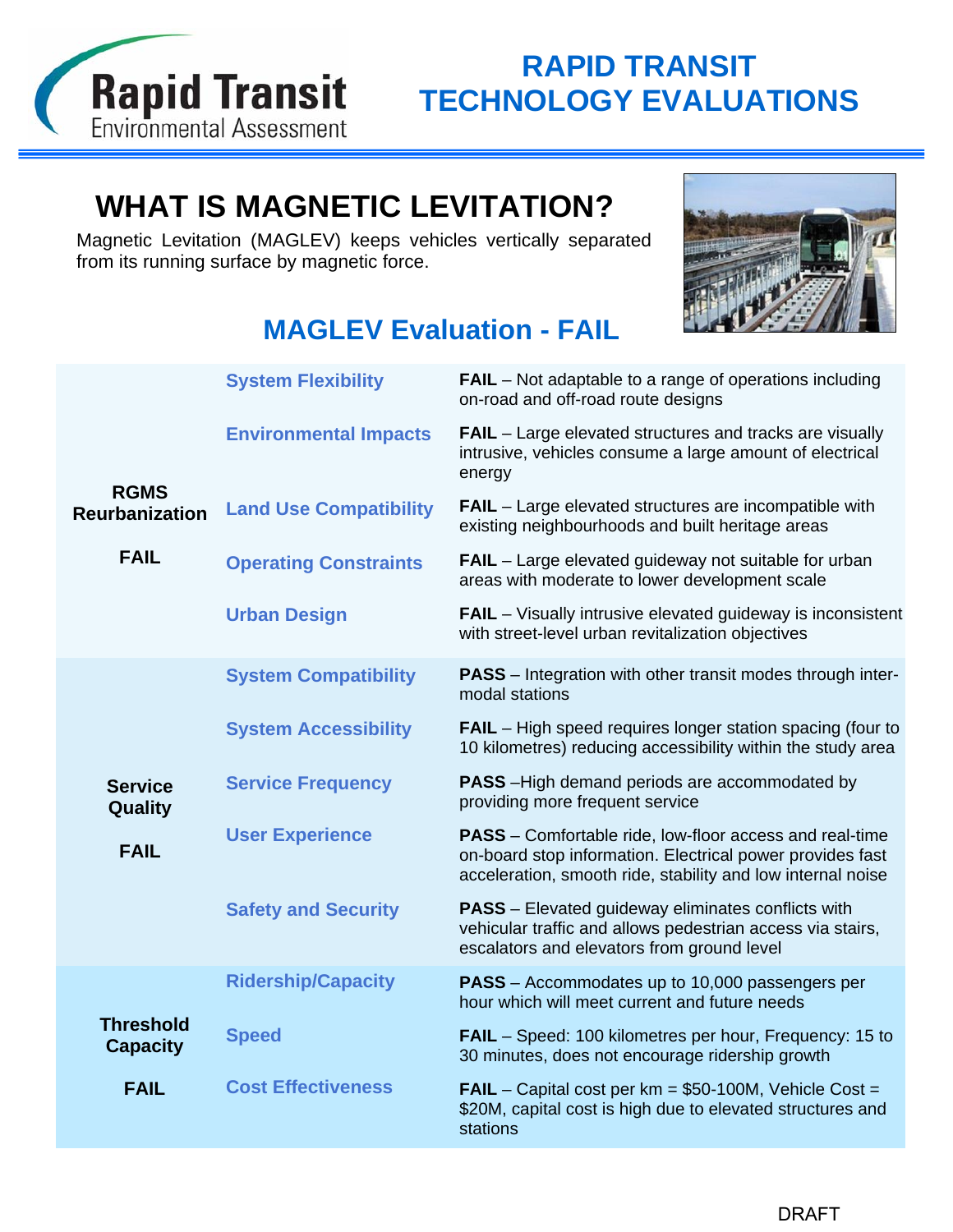

# **WHAT IS MONORAIL?**

Monorail uses vehicles that straddle or are suspended from a single elevated supporting guideway beam.



## **Monorail Evaluation - FAIL**

|                                      | <b>System Flexibility</b>     | <b>FAIL</b> – Not adaptable to a range of operations including<br>on-road and off-road route designs                                                                                       |
|--------------------------------------|-------------------------------|--------------------------------------------------------------------------------------------------------------------------------------------------------------------------------------------|
|                                      | <b>Environmental Impacts</b>  | <b>FAIL</b> – Elevated guideway is visually intrusive in both<br>urban and suburban environments, significant energy is<br>required to heat and de-ice guideway running surfaces           |
| <b>RGMS</b><br><b>Reurbanization</b> | <b>Land Use Compatibility</b> | <b>PASS</b> – Compatible with built and planned higher density<br>development and can positively influence land use<br>intensification                                                     |
| <b>FAIL</b>                          | <b>Operating Constraints</b>  | <b>FAIL</b> – Large elevated guideway not suitable for urban<br>areas with lower development scale, best suited for<br>heavily populated areas (one million or more)                       |
|                                      | <b>Urban Design</b>           | <b>FAIL</b> – Visually intrusive elevated guideway and stations<br>are inconsistent with street-level urban revitalization<br>objectives                                                   |
|                                      | <b>System Compatibility</b>   | <b>PASS</b> – Integration with other transit modes through inter-<br>modal stations                                                                                                        |
| <b>Service</b>                       | <b>System Accessibility</b>   | <b>PASS</b> – Stations are barrier-free and station spacing is<br>short enough to allow good accessibility within study area                                                               |
| Quality                              | <b>Service Frequency</b>      | <b>PASS</b> – High demand periods are accommodated by<br>providing more frequent service                                                                                                   |
| <b>PASS</b>                          | <b>User Experience</b>        | <b>PASS</b> – Comfortable ride, low-floor access and real-time<br>on-board stop information. Electrical power provides fast<br>acceleration, smooth ride, stability and low internal noise |
|                                      | <b>Safety and Security</b>    | <b>PASS</b> – Elevated guideway eliminates conflicts with<br>vehicular traffic and allows pedestrian access via stairs,<br>escalators and elevators from ground level                      |
| <b>Threshold</b>                     | <b>Ridership/Capacity</b>     | <b>PASS</b> – Average: 1,500 to 2,000 passengers per hour,<br>Peak: 6,500 passengers per hour, which will meet current<br>and future needs                                                 |
| <b>Capacity</b>                      | <b>Speed</b>                  | <b>PASS</b> – Speed: 25 to 80 kilometres per hour, Frequency:<br>five to 20 minutes                                                                                                        |
| <b>FAIL</b>                          | <b>Cost Effectiveness</b>     | <b>FAIL</b> – Capital cost per $km = $75-125M$ , Vehicle Cost =<br>\$6-10M, capital cost is high due to elevated structures and<br>stations                                                |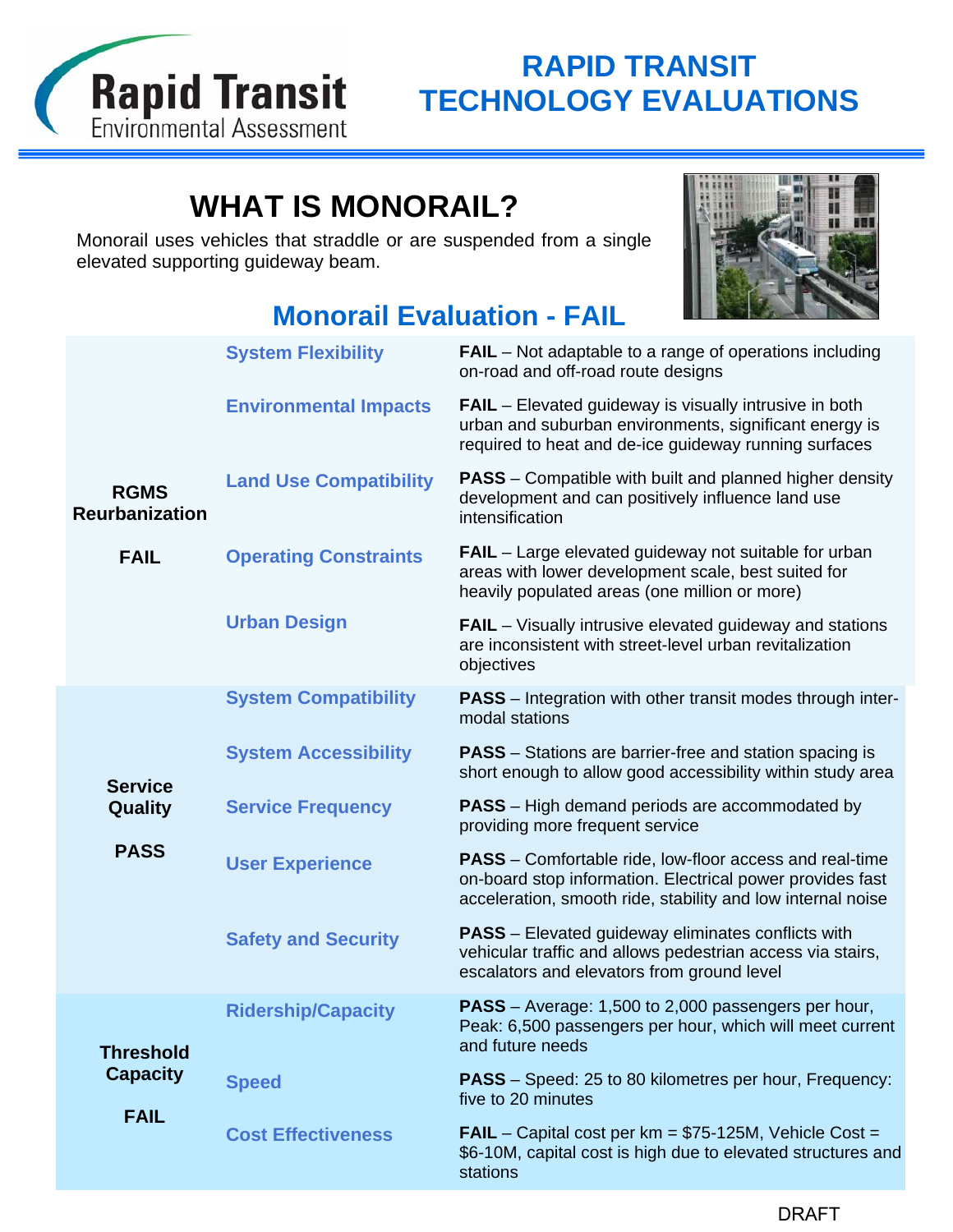

# **WHAT IS PERSONAL RAPID TRANSIT?**

Personal Rapid Transit (PRT) is a concept for small computer controlled units providing point-to-point service on an extensive guideway system. There are no PRT systems currently in operation.



## **PRT Evaluation - FAIL**

|                                                     | <b>System Flexibility</b>     | <b>FAIL</b> – Not adaptable to a range of operations including<br>on-road and off-road route designs                                                               |
|-----------------------------------------------------|-------------------------------|--------------------------------------------------------------------------------------------------------------------------------------------------------------------|
| <b>RGMS</b><br><b>Reurbanization</b><br><b>FAIL</b> | <b>Environmental Impacts</b>  | <b>FAIL</b> – Elevated guideway is visually intrusive in both<br>urban and suburban environments                                                                   |
|                                                     | <b>Land Use Compatibility</b> | <b>FAIL</b> – The spread out grid of elevated structures is<br>unlikely to encourage station area development and land<br>use intensification                      |
|                                                     | <b>Operating Constraints</b>  | <b>PASS</b> – Could be suitable for some areas (i.e.<br>downtowns) where an expansive grid of elevated<br>guideway could fit within a number of constrained routes |
|                                                     | <b>Urban Design</b>           | <b>FAIL</b> – Point-to-point nature of guideway network is<br>inconsistent with street-level urban revitalization objectives                                       |
|                                                     | <b>System Compatibility</b>   | <b>FAIL</b> – With no set schedule, integration and transfer time<br>with local bus system is unpredictable                                                        |
|                                                     | <b>System Accessibility</b>   | <b>FAIL</b> – Vehicles may not provide barrier-free access                                                                                                         |
| <b>Service</b><br>Quality                           | <b>Service Frequency</b>      | <b>FAIL</b> – No system-wide applications in service to assess<br>its effectiveness to accommodate fluctuations in demand<br>and provide fast, reliable service    |
| <b>FAIL</b>                                         | <b>User Experience</b>        | <b>FAIL</b> – No system-wide applications in service and test<br>vehicles may not provide barrier-free access to ground<br>level                                   |
|                                                     | <b>Safety and Security</b>    | <b>FAIL</b> – Elevated grid with many vehicle access points<br>makes emergency and pedestrian access more difficult                                                |
| <b>Threshold</b><br><b>Capacity</b>                 | <b>Ridership/Capacity</b>     | <b>FAIL</b> – No installations to provide operating experience,<br>prototypes have limited capacity                                                                |
| <b>FAIL</b>                                         | <b>Speed</b>                  | <b>FAIL</b> – No installations to provide operating experience,<br>prototype operating speed is 50 to 80 kilometres per hour                                       |
|                                                     | <b>Cost Effectiveness</b>     | <b>FAIL</b> – No installations to provide system-wide costs                                                                                                        |
|                                                     |                               |                                                                                                                                                                    |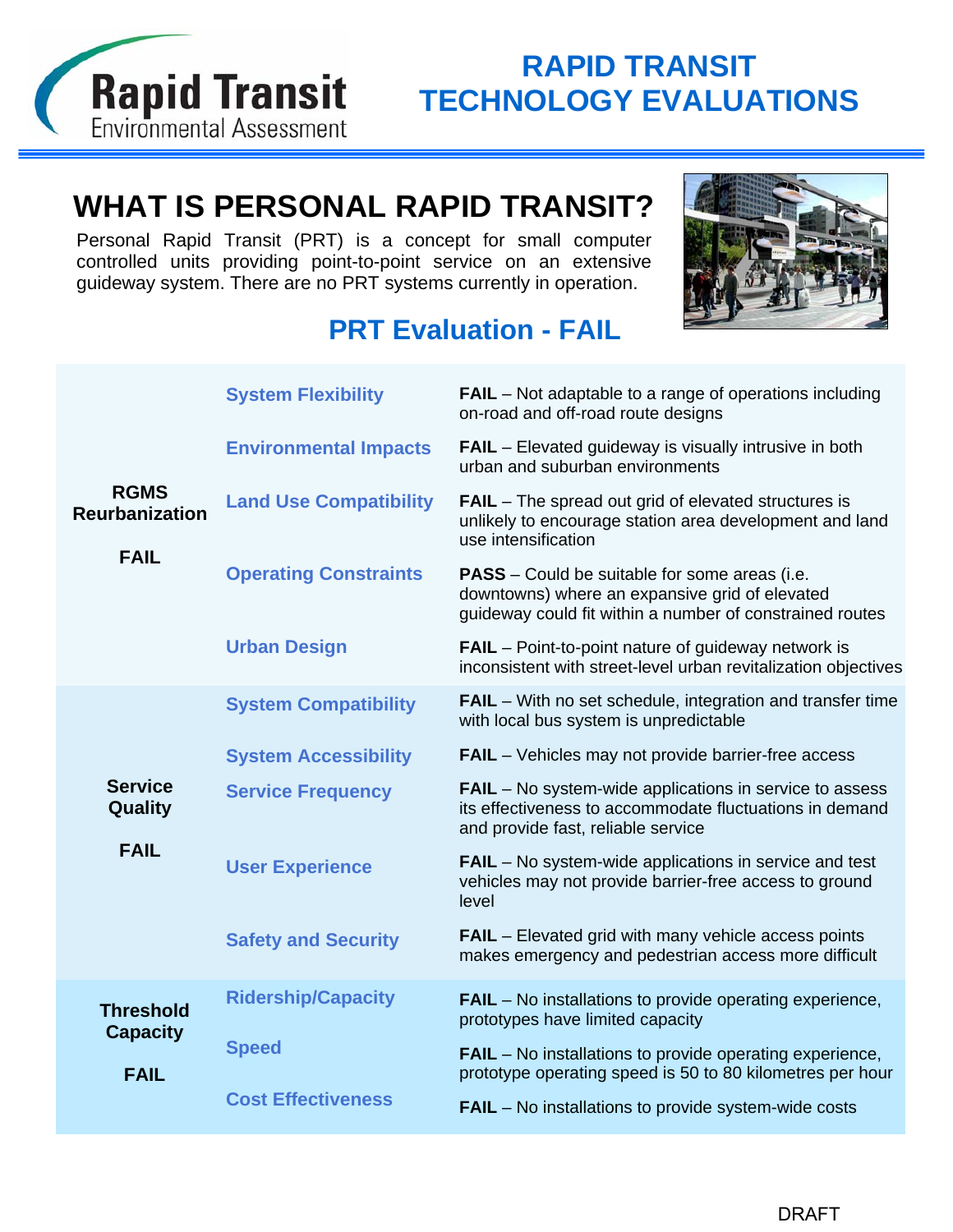

# **WHAT IS SUBWAY?**

Subways, or underground heavy rail systems, are usually constructed below grade. High capacity rail cars operate in trains of two or more cars on steel rails.



## **Subway Evaluation - FAIL**

|                                      | <b>System Flexibility</b>     | <b>FAIL</b> – Not adaptable to a range of operations including<br>on-road and off-road route designs                                                            |
|--------------------------------------|-------------------------------|-----------------------------------------------------------------------------------------------------------------------------------------------------------------|
|                                      | <b>Environmental Impacts</b>  | <b>FAIL</b> – Steel wheels on rails create noise, vibration is<br>significant for heritage buildings                                                            |
| <b>RGMS</b><br><b>Reurbanization</b> | <b>Land Use Compatibility</b> | <b>FAIL</b> – Not considered compatible with existing residential<br>areas and sensitive land uses such as built heritage areas                                 |
| <b>FAIL</b>                          | <b>Operating Constraints</b>  | <b>FAIL</b> – Best suited for heavily populated urban areas with<br>large, dense cores (one million or more people)                                             |
|                                      | <b>Urban Design</b>           | FAIL - Underground routes stations inconsistent street-<br>level urban revitalization objectives                                                                |
|                                      | <b>System Compatibility</b>   | <b>PASS</b> – Underground stations facilitate transfer to local<br>bus system through elevator/escalator integration                                            |
|                                      | <b>System Accessibility</b>   | <b>PASS</b> – Station spacing is short enough to allow good<br>accessibility within downtowns                                                                   |
| <b>Service</b><br>Quality            | <b>Service Frequency</b>      | <b>PASS</b> – High demand periods are accommodated by<br>increasing frequency of service                                                                        |
| <b>PASS</b>                          | <b>User Experience</b>        | <b>PASS</b> – Average ride quality, large cars with ample<br>seating, attractive stations with passenger amenities                                              |
|                                      | <b>Safety and Security</b>    | <b>PASS</b> – Eliminates conflict with traffic, allows pedestrian<br>access via stairs, escalators, elevators                                                   |
|                                      | <b>Ridership/Capacity</b>     | <b>FAIL</b> – Far exceeds capacity requirements of near and<br>longer term demands                                                                              |
| <b>Threshold</b><br><b>Capacity</b>  | <b>Speed</b>                  | <b>FAIL</b> – Speed: 30 to 60 kilometres per hour, Frequency:<br>three minutes, greatly exceed anticipated ridership                                            |
| <b>FAIL</b>                          | <b>Cost Effectiveness</b>     | <b>FAIL</b> – Capital cost per $km = $100-160M$ , Vehicle Cost =<br>\$2.5-3.5M, capital cost is very high with wide right-of-way,<br>especially around stations |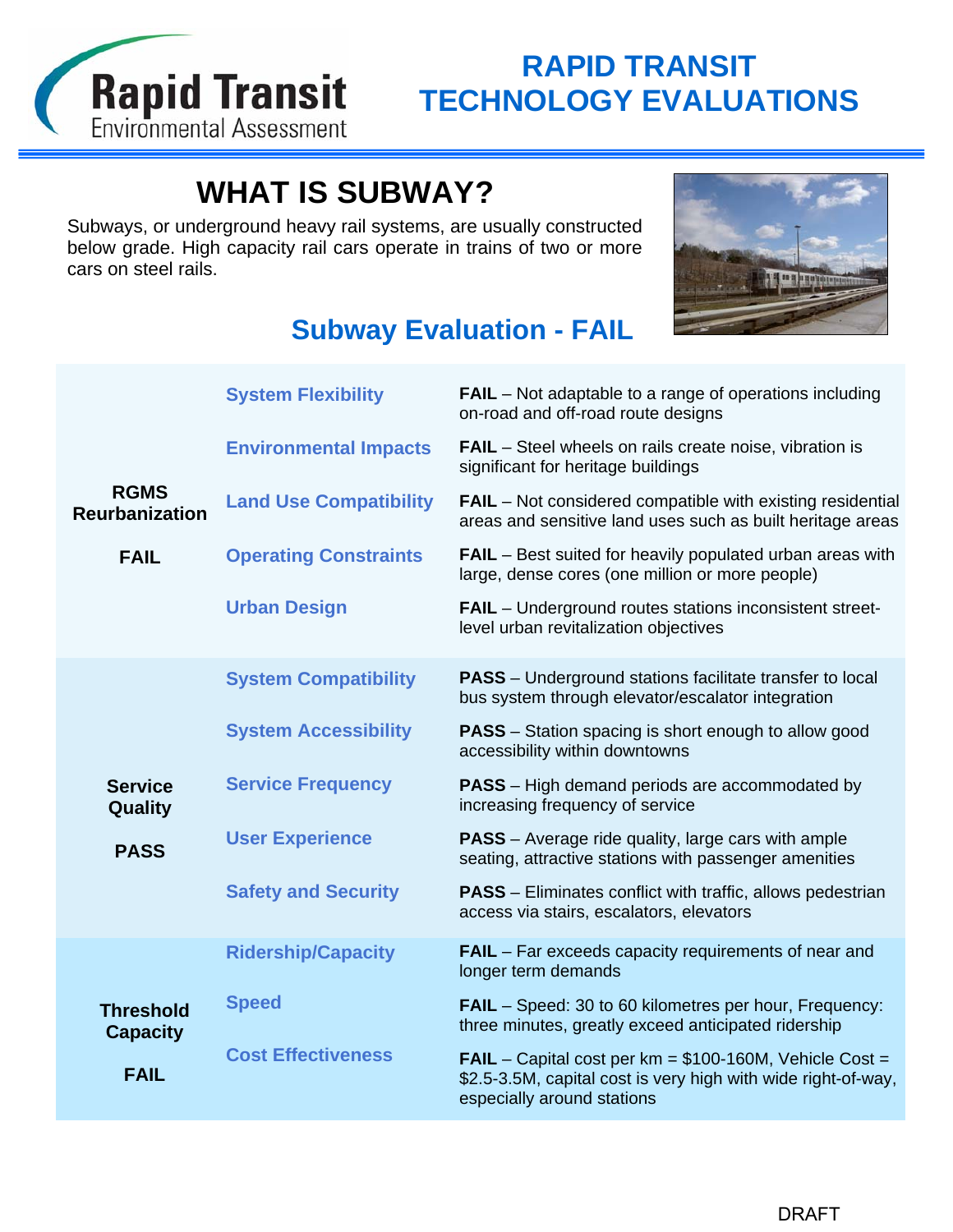

# **Public Consultation Centre Phase 2, Step 1 Short List of Technology and Route Design Alternatives**

# **PUBLIC INPUT PACKAGE**

**Attachment to INFORMATION HANDOUT** 



DRAFT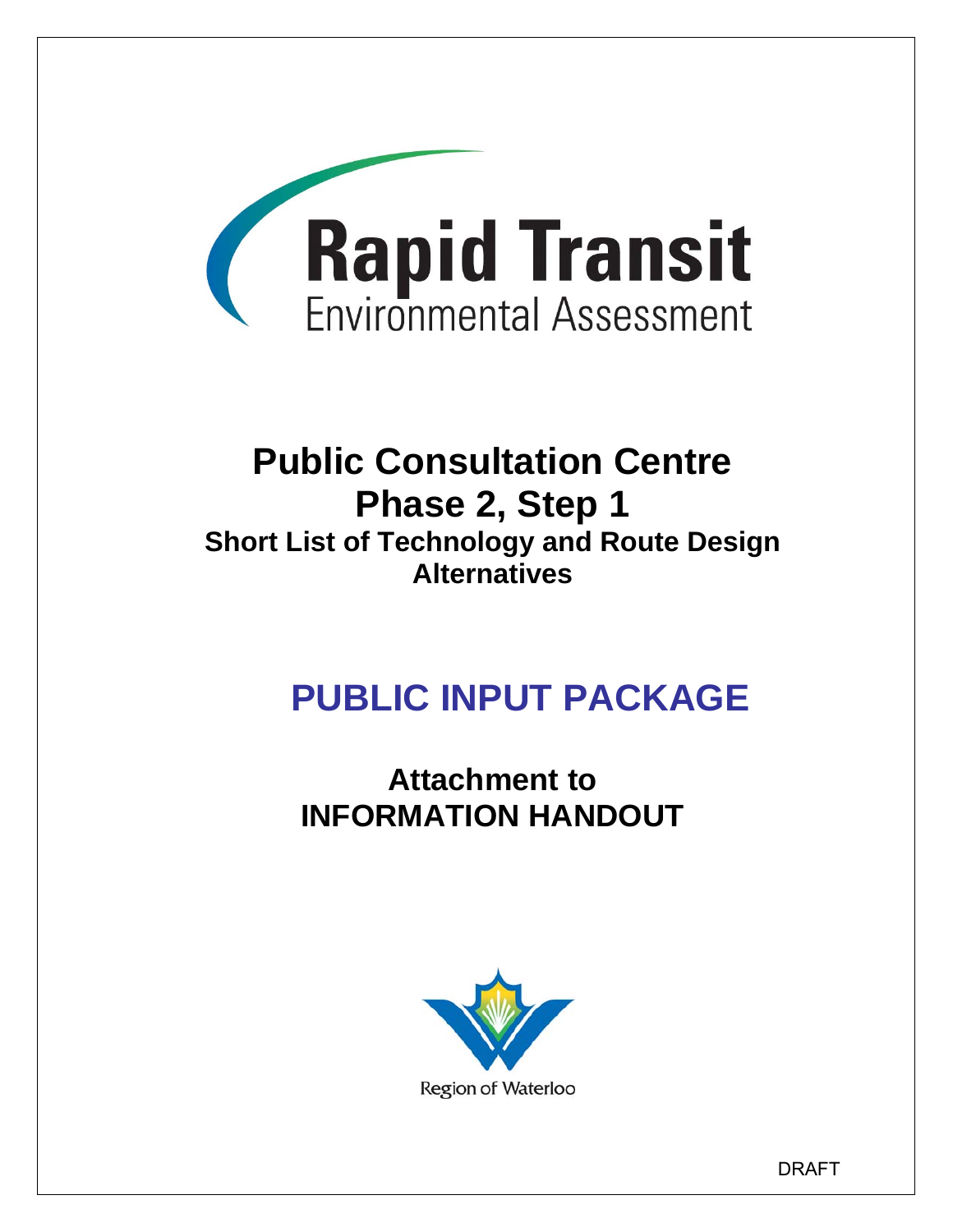

### **Phase 2** Public Input Package

## **Provide Your Input!**

The Region of Waterloo requests input from the public on the questions offered on the attached Comment Sheet. All comments and information collected during Phase 2 will be considered during the selection of a Preferred Rapid Transit System. This Public Input Package is an attachment to the **Public Information Handout**, which contains detailed information about Region of Waterloo's Rapid Transit Environmental Assessment and the Phase 2 Public Consultation Centre.

### **What Happens Next?**

The project team will review all input received during the public consultation process. During this review, the project team may also contact and respond to agencies, stakeholders and individuals wishing to discuss any aspect of the Phase 2 evaluation and comment on Rapid Transit technologies, routes and station locations.

At the conclusion of this Public Consultation process, the Project Team will present a recommended short list of rapid transit technologies to Regional Council for consideration.

Following this, the short list of technology and route design alternatives will be studied further during the next steps of Phase 2 with additional opportunities for public consultation. (Please see the Environmental Assessment Preliminary Timeline on Page 5 of the Public Information Handout).

### **How Do I Stay Informed?**

Public consultation is a critical and ongoing part of the Environmental Assessment Process. The approved Terms of Reference, Phase 1 Report, Phase 2 evaluation results and a summary of public input is available on the Region's website at www.region.waterloo.on.ca/transitea along with other information related to the EA. The website will be updated regularly with information and notice of future public consultation events. If you would like to have your name added to the project mailing list, please go to the website and use the Sign Up feature, or provide your name, postal address, e-mail address and any group affiliation to:

Rapid Transit Environmental Assessment Region of Waterloo 150 Frederick Street, 8<sup>th</sup> Floor Kitchener, ON N2G 4J3 Phone: 519-575-4757, ext. 3242 Fax: 575-4449 e-mail: rtinfo@region.waterloo.on.ca

Yanick Cyr, P. Eng., CFM Project Director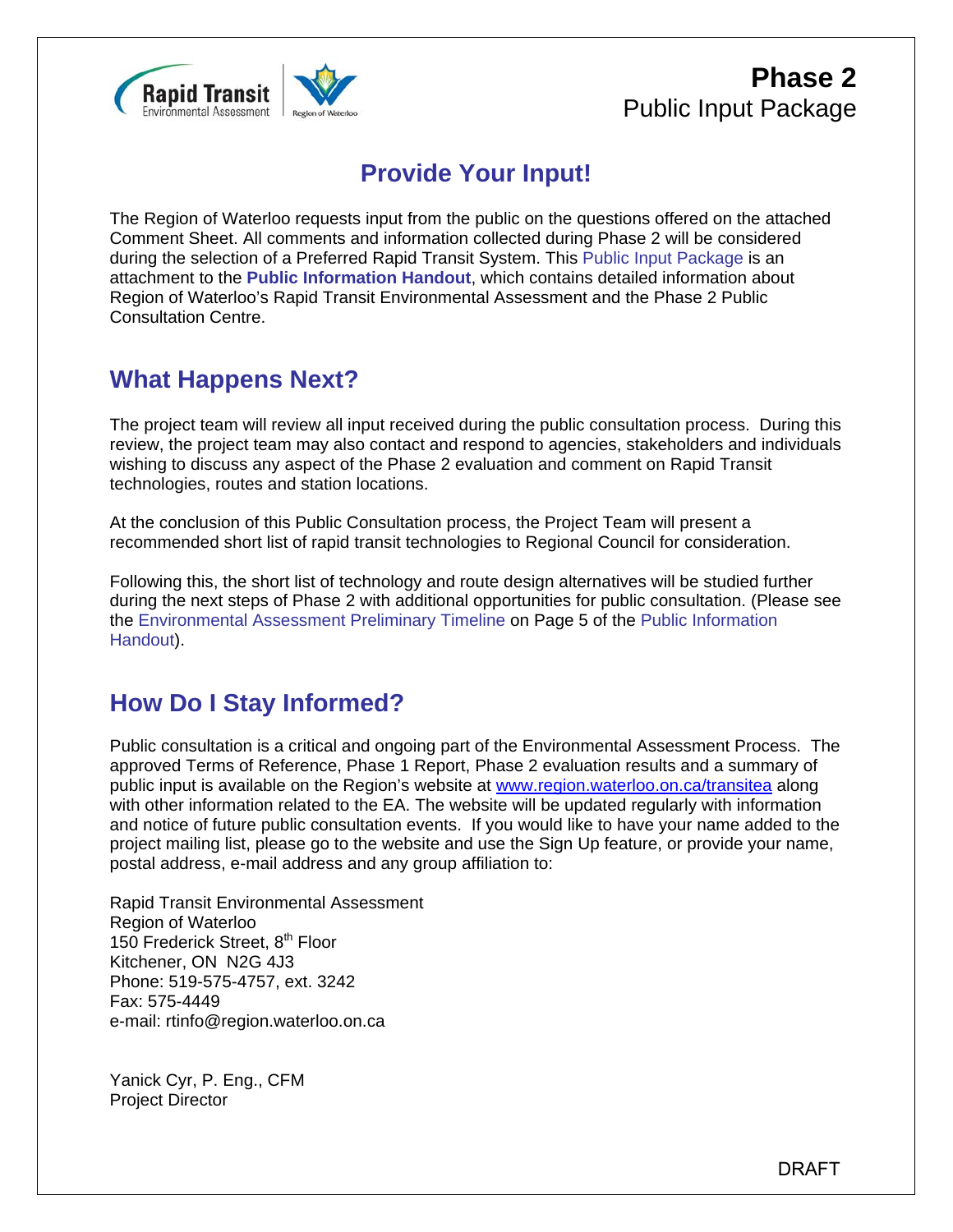

## **COMMENT SHEET Rapid Transit Environmental Assessment (EA)** Phase 2

Please complete and hand in this Comment Sheet in the Comment Box so your views can be considered during the assessment of a preferred rapid transit system for Waterloo Region. If you wish to prepare your comments later, please mail, fax or e-mail your comments no later than **January 26, 2007 to:** 

**Rapid Transit Environmental Assessment** 150 Frederick Street Kitchener, ON N2G 4J3 Phone: 519-575-4757, ext. 3242 Fax: 575-4449 E-mail: rtinfo@region.waterloo.on.ca

1. The Rapid Transit Project Team is proposing that Bus Rapid Transit and Light Rail Transit operating at road level using a mix of on-road and off-road dedicated right of ways be short-listed for further evaluation in the next step of Phase 2 of the EA. Do you agree that these technology and route design alternatives be short-listed for further evaluation in the next step? Why or why not?

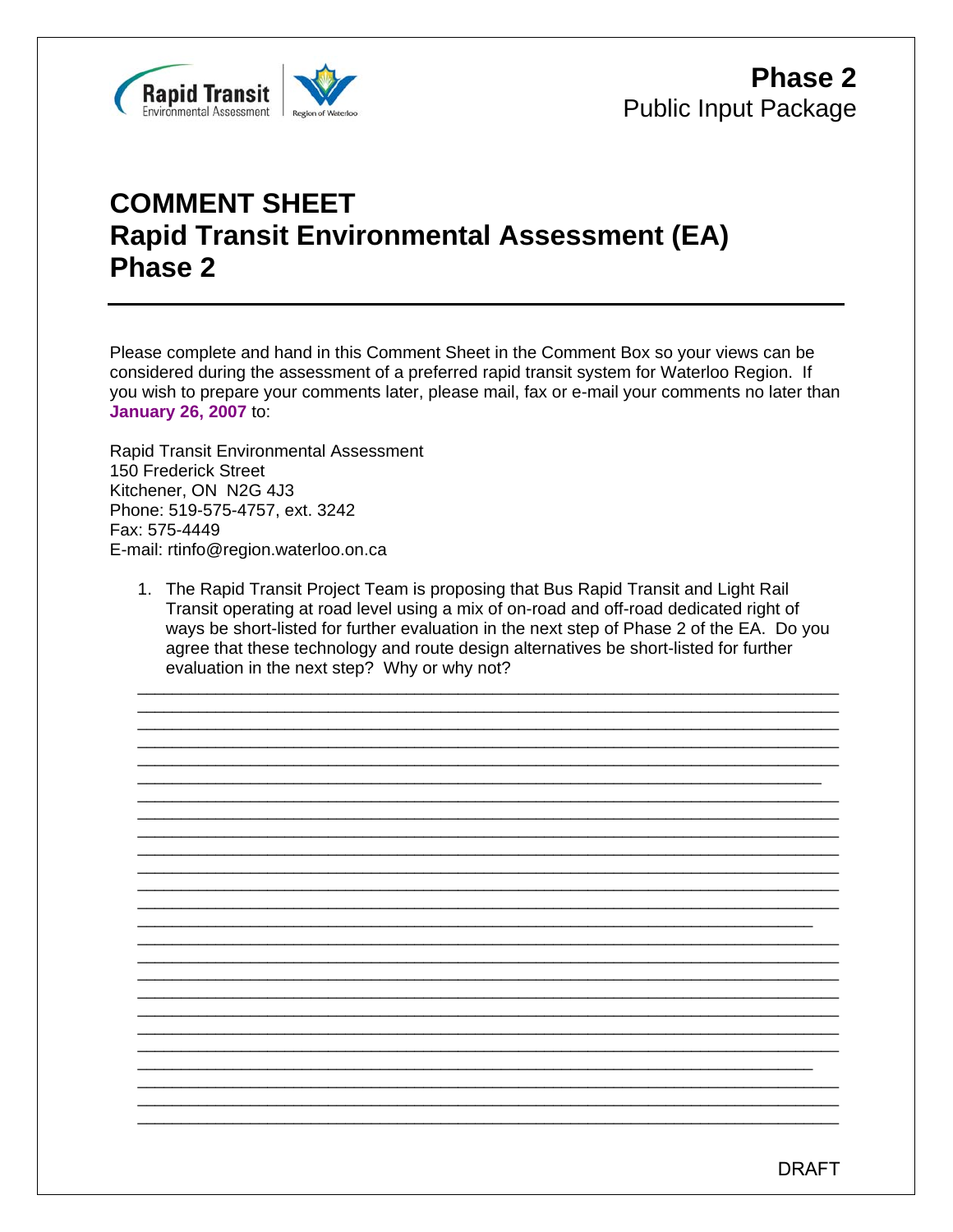

|        | 3. How would you like to be kept informed about the progress of the Rapid Transit Environmental<br>Assessment? Please check those methods you prefer most. |
|--------|------------------------------------------------------------------------------------------------------------------------------------------------------------|
| E-Mail | Direct Mail/Newsletter<br>Website<br>Media ads<br>News stories                                                                                             |
|        |                                                                                                                                                            |
| Other  | <u> 1980 - Jan Barbarat, martin da shekara 1980 - A</u>                                                                                                    |
|        | 4. How did you hear about this Public Consultation Centre? Please check all.                                                                               |
| E-Mail | Rapid Transit Newsletter  <br>Newspaper ad<br>TV ad                                                                                                        |
|        |                                                                                                                                                            |
|        | Other (please specify) ___<br>Website<br>News story                                                                                                        |
|        |                                                                                                                                                            |
|        | <b>Other Comments:</b>                                                                                                                                     |
|        |                                                                                                                                                            |
|        |                                                                                                                                                            |
|        |                                                                                                                                                            |
|        |                                                                                                                                                            |
|        |                                                                                                                                                            |
|        |                                                                                                                                                            |
|        |                                                                                                                                                            |
|        |                                                                                                                                                            |
|        |                                                                                                                                                            |
|        |                                                                                                                                                            |
|        |                                                                                                                                                            |
|        |                                                                                                                                                            |
|        |                                                                                                                                                            |